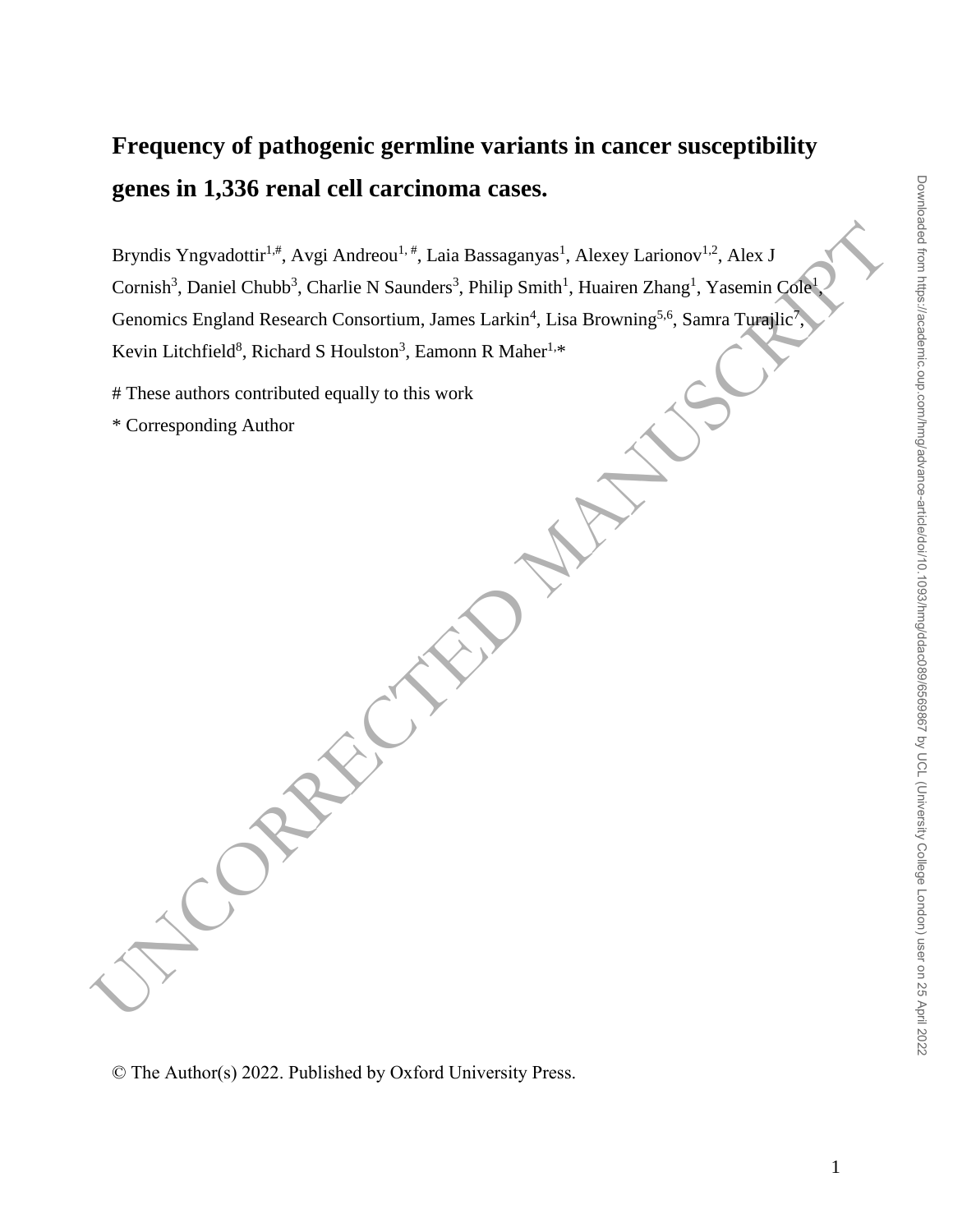- 1. Department of Medical Genetics, School of Clinical Medicine, University of Cambridge, Cambridge, CB2 0QQ, UK
- 2. SWEE, Cranfield University, Cranfield, UK
- 3. Division of Genetics and Epidemiology, The Institute of Cancer Research, London, SW7 3RP, UK.
- 4. Department of Medical Oncology, Royal Marsden NHS Foundation Trust, London, UK.
- 1. Department of Medical Genetics, School of Clarical Medicine, University of Cambridge,<br>
Cambridge, CB2 0QQ, UK<br>
2. SWEE, Cramfield University, Cramfield, UK<br>
3. Division of Genetics and Fridemiology, The Institute of Cam 5. Department of Cellular Pathology, Oxford University Hospitals NHS Foundation Trust, John Radcliffe Hospital, Oxford, UK OX3 9DU
	- 6. NIHR Oxford Biomedical Research Centre, Oxford University Hospitals NHS Foundation Trust, Oxford, UK.
	- 7. Cancer Dynamics Laboratory, The Francis Crick Institute, London and Renal and Skin Units, The Royal Marsden NHS Foundation Trust, London, UK.
	- 8. University College London Cancer Institute, Paul O'Gorman Building, London, UK.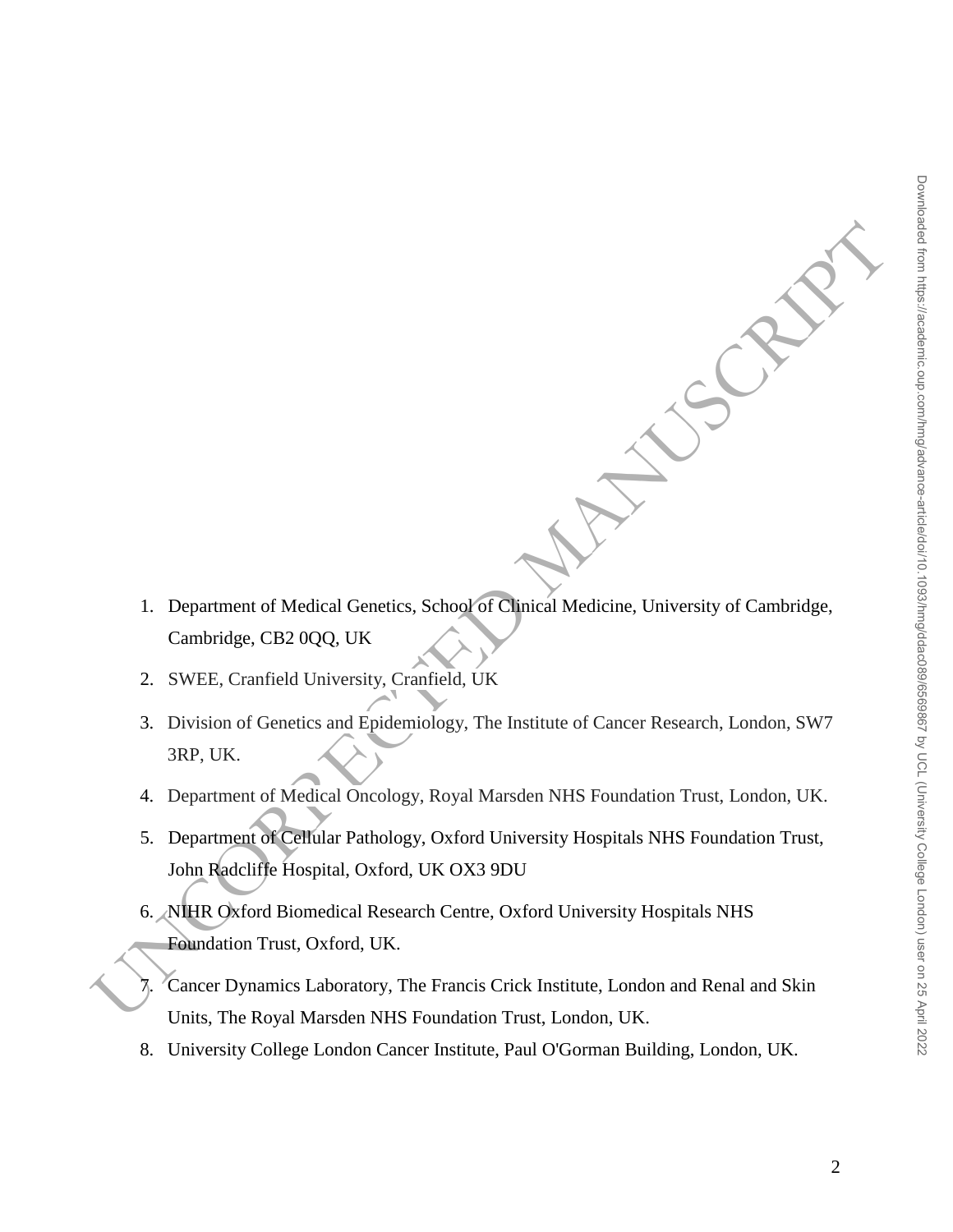**Corresponding Author:** Professor Eamonn R Maher, Department of Medical Genetics, University of Cambridge, Box 238, Cambridge Biomedical Campus, Cambridge, CB2 0QQ, UK, Tel +44 01223 746715, Fax +44 01223 746777, Email: [erm1000@medschl.cam.ac.uk](mailto:erm1000@medschl.cam.ac.uk)

#### **Abstract**

**Background:** Renal cell carcinoma (RCC) occurs in a number of cancer predisposition syndromes but the genetic architecture of susceptibility to RCC is not well defined. We investigated the frequency of pathogenic germline variants in cancer susceptibility genes (CSGs) within a large series of unselected RCC participants.

**Methods:** Whole genome sequencing data on 1,336 RCC participants and 5,834 controls recruited to the UK 100,000 Genomes Project, a nationwide multicentre study, was analysed to identify rare pathogenic or likely pathogenic (P/LP) short variants (SNVs and INDELs) and structural variants in 121 CSGs.

**Abstract**<br> **Rackground:** Renal cell carcinoma (RCC) occurs in a number of cancer predisposition<br>
syndromes but the genetic architecture of susceptibility to RCC is not well defined. We<br>
investigated the frequency of path **Results:** Among 1,336 RCC participants (mean 61.3 years [±12SD], range 13-88 years; 64% male), 85 participants (6.4%; 95% CI [5.1, 7.8]) had one or more P/LP germline variant in a wider range of CSGs than previously recognised. A further 64 intragenic variants in CSGs previously associated with RCC were classified as a variant of uncertain significance (VUS) (24 "hot VUSs") and were considered to be of potential clinical relevance as further evaluation might result in their reclassification. Most patients with pathogenic variants in well-established RCC-CSGs were aged <50 years. Burden test analysis for filtered variants in CSGs demonstrated a significant excess of *CHEK2* variants RCC European participants compared to the healthy European controls ( $P=0.0019$ ).

**Conclusions:** Approximately 6% of patients with RCC unselected for family history have a germline variant requiring additional follow-up analysis. To improve diagnostic yield we suggest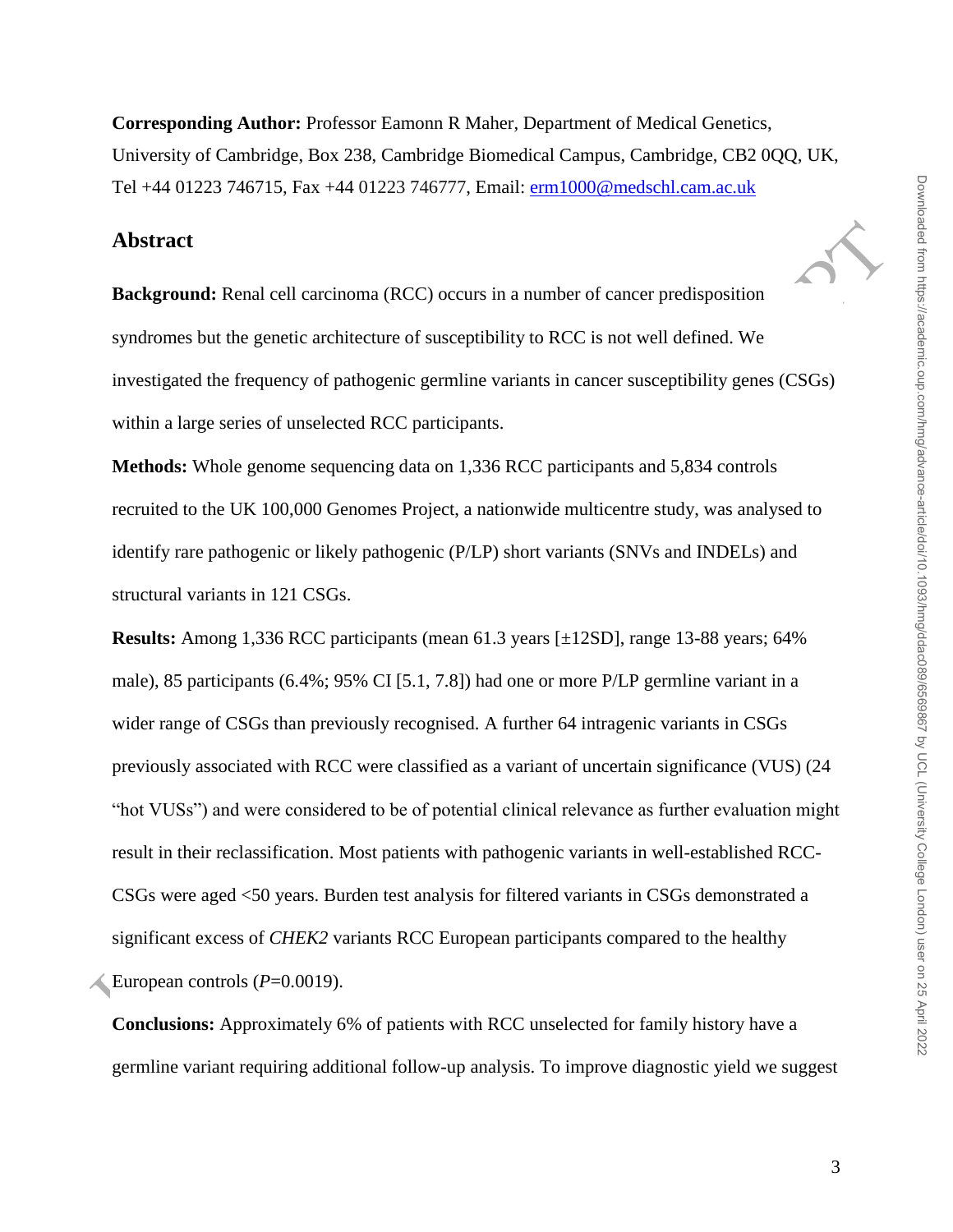### Introduction

Introduction<br>
Kidney enneer is the sixth most commonly diagnosed cancer in the more developed regions of<br>
the world and incidence rates have been rising (1, 2). Renal cell carcinoma (RCC) compages<br>
over 90% of kidney canc Kidney cancer is the sixth most commonly diagnosed cancer in the more developed regions of the world and incidence rates have been rising (1, 2). Renal cell carcinoma (RCC) comprises over 90% of kidney cancers and clear cell renal cell carcinoma (ccRCC) is the major histological subtype (∼75% of participants) with papillary RCC (pRCC types 1 and type 2), chromophobe RCC (chRCC) and rarer forms accounting for the remainder of participants (15%, 5%, 5%) (3, 4). Risk factors for kidney cancer include obesity, smoking, hypertension and multiple autosomal dominantly inherited cancer predisposition syndromes including von Hippel-Lindau (VHL), Birt-Hogg-Dubé (BHD) syndrome, hereditary leiomyomatosis and renal cell cancer syndrome (HLRCC), *PTEN* hamartoma tumour syndrome (PHTS), hereditary papillary renal cell carcinoma (HPRC), *BAP1* tumour predisposition syndrome (*BAP1*-TPDS), succinate dehydrogenase subunit genes (*SDHB, SDHC, SDHD*) and constitutional chromosome 3 translocations (2, 5, 6). Common single-nucleotide polymorphisms also influence RCC risk affirming a complex heritable basis, but one that is likely to be shaped predominantly by rare variants  $(7, 8)$ .

While only 3% of RCC patients have a family history of the disease, germline pathogenic variants in cancer susceptibility genes (CSGs) have been reported to be detectable in up-to 16% of a referral-based cohort of advanced RCC (9). The contribution of germline variants reported from different centres varies considerably as a consequence of which genes were tested and variations in patient ascertainment and selection (9-12). To provide a comprehensive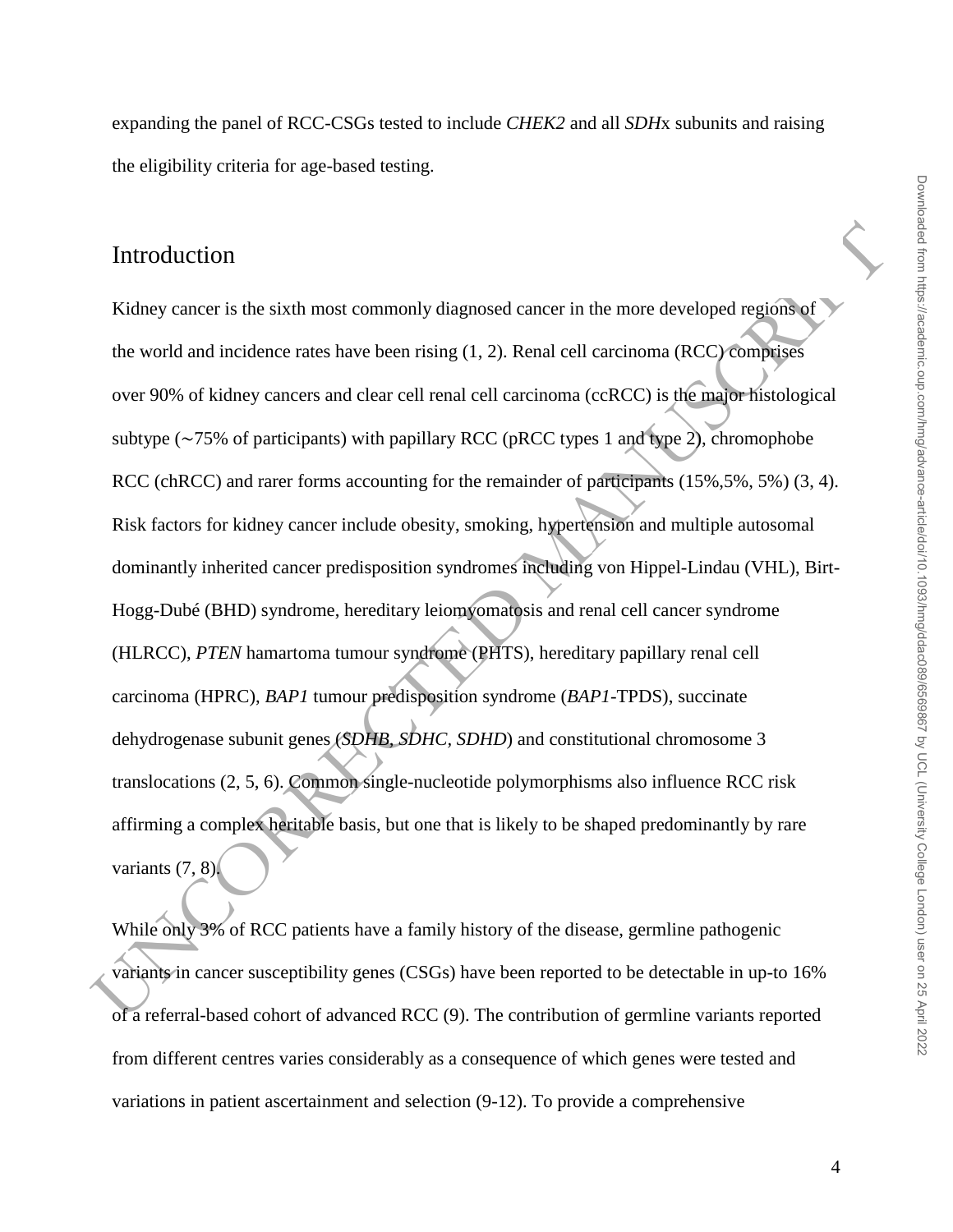understanding of the contribution of pathogenic/likely pathogenic (P/LP) variants in 121 CSGs to RCC development, we analysed whole genome sequencing (WGS) data on 1,336 individuals with RCC recruited into the UK's 100,000 Genomes Project (100KGP) (13).

#### Results

#### *Prevalence pathogenic/likely pathogenic variants in CSGs*

The CSGs harbouring clinically relevant variants were subdivided into CSGs previously associated with RCC (RCC-CSGs) and other CSGs not previously associated with RCC. All P/LP variants (total 88 variants) were heterozygous variants, 85 short variants (SNVs and INDELs) and three SVs (deletions). 68.2% (60/88) of 88 P/LP variants detected were in RCC-CSGs and 31.8% (28/88) in the other CSGs (all autosomal dominant predisposition genes) (**Figure 1**, **Table 1 and Table 2**).

Results<br> *Prevalence pathogenic/likely pathogenic variants in CSGs*<br>
The CSGs harbouring clinically relevant variants were subdivided into CSGs previously<br>
associated with RCC (RCC-CSGs) and other CSGs not previously asso The genotype and phenotypes of the RCC participants with rare P/LP germline variants are summarised in **Supplementary Table 1A**. Two cases of multilocus inherited neoplasia alleles syndrome (MINAS) (14) were detected: a male with *CHEK2* and *ATM* variants and another male with a *CHEK2* and two *MSH6* P/LP variants, both with ccRCC (**Supplementary Table 1A**). The highest prevalence of P/LP germline variants in RCC-CSGs was in *CHEK2* with 27 individuals (seven unique variants) harbouring P/LP variants within the gene (27/1,336 [2%]; 24 of these were loss of function (LoF) variants). Other genes from this group with germline variants included *MITF* (10/1,336 [0.7%]), *SDHA* (7/1,336 [0.5%]), *VHL* (7/1,336 [0.5%]), *FLCN* (4/1,336 [0.3%]), *FH* (3/1,336 [0.2%]) and *SDHB* (2/1,336 [0.1%]).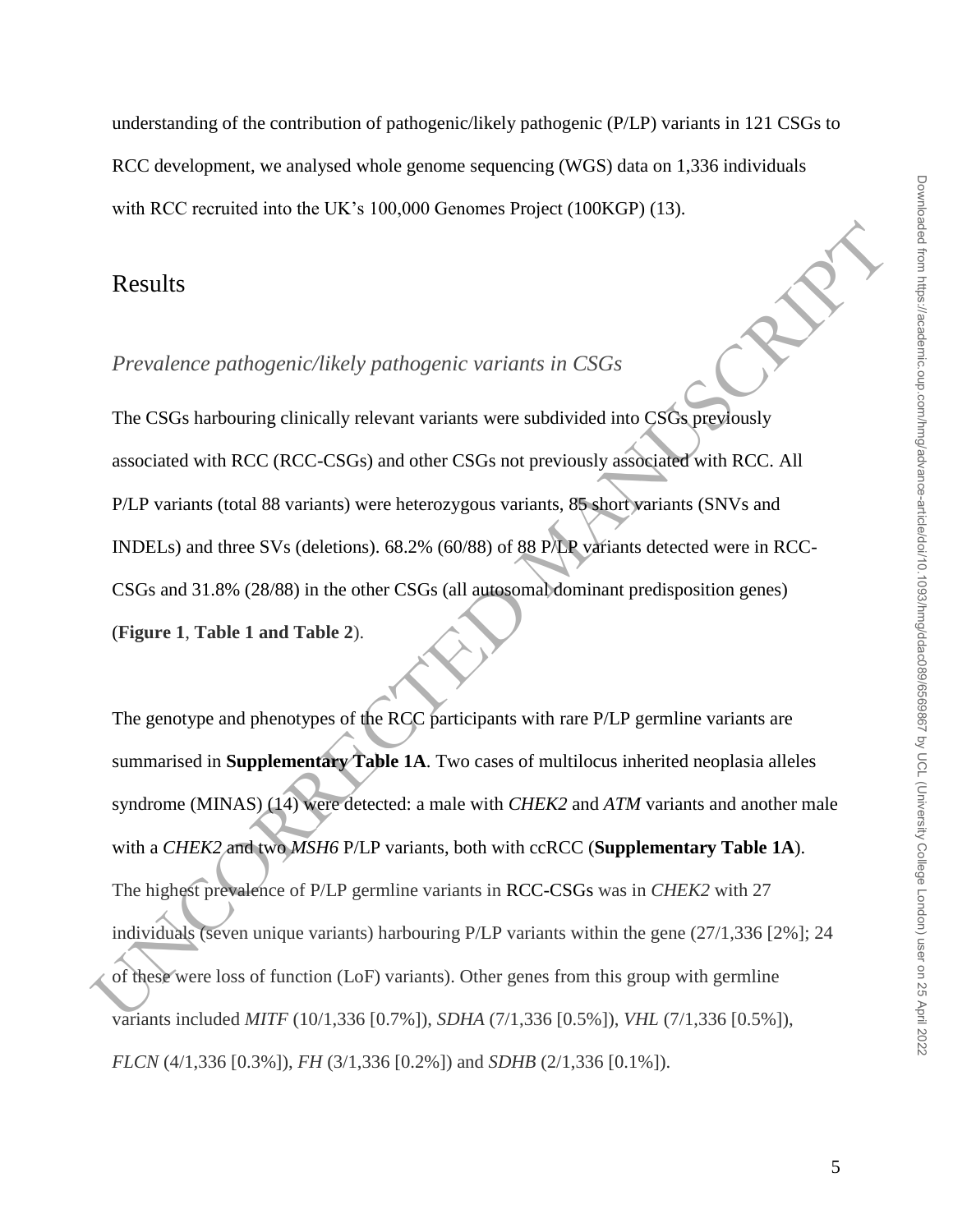The highest number of P/LP germline variants in the other CSG group was in *ATM* with ten individuals (nine unique variants) harbouring P/LP variants (10/1,336 [0.7%]). In addition, P/LP germline variants were detected in *FANCM* (4/1,336 [0.3%]), *BRIP1* (3/1336 [0.2%]), *MSH6* (3/1,336 [0.2%]), *BRCA2* (2/1,336 [0.1%]), *PMS2* (2/1,336 [0.1%]), *TP53* (2/1,336 [0.1%]), *MSH2* (1/1,336 [0.07%]) and *PALB2* (1/1,336 [0.07%]). The individual variants are summarised in **Table 2**.

(3/1,336 [0.2%]), *BRCA2* (2/1,336 [0.1%]), *PMS2* (2/1,336 [0.1%]), *PFS3* (2/1,336 [0.1%]), *BBSH*<br>
2017.336 [0.07%]) and *PALB2* (1/1,336 [0.07%]). The individual variants are summigriful<br>
in Table 2.<br>
A further 64 var A further 64 variants in RCC-CSGs were classified as a variant of uncertain significance (VUS) but were considered to be of potential clinical relevance as further evaluation (e.g. by detailed clinical genetic assessment, tumour immunohistochemistry or family studies) might result in the reclassification of these variants as P/LP (**Supplementary Table 1B**). No VUSs in other CSGs were considered clinically relevant in the context of RCC. In order to clarify the 10-90% range of potential pathogenicity for the 54 SNV VUSs we used the quantitative Bayesian framework provided by Tavtigian et al (2018) (15) to calculate a posterior probability and then classified them to hot/warm/tepid or cool/cold/ice cold VUS according to the ACGS guidelines. In summary, there were 24 "hot", 6 "warm", 15 "tepid", and 9 "cool/cold" SNV VUSs. For the remaining 10 CNV VUSs, we used the CNV score based on ACMG/ClinGen CNV loss and gain guidelines (2020) (16), (see **Supplementary Table 1B)**.

#### Candidate rare structural variants (SVs)

 $74$  candidate rare germline SVs (41 deletions, 13 duplications, 14 inversions and six translocations) with at least one breakpoint overlapping 31 CSGs (8 RCC-CSGs, 34 other CSGs) were identified in 6.9% (86/1,254) participants (**Supplementary Results**, **Supplementary**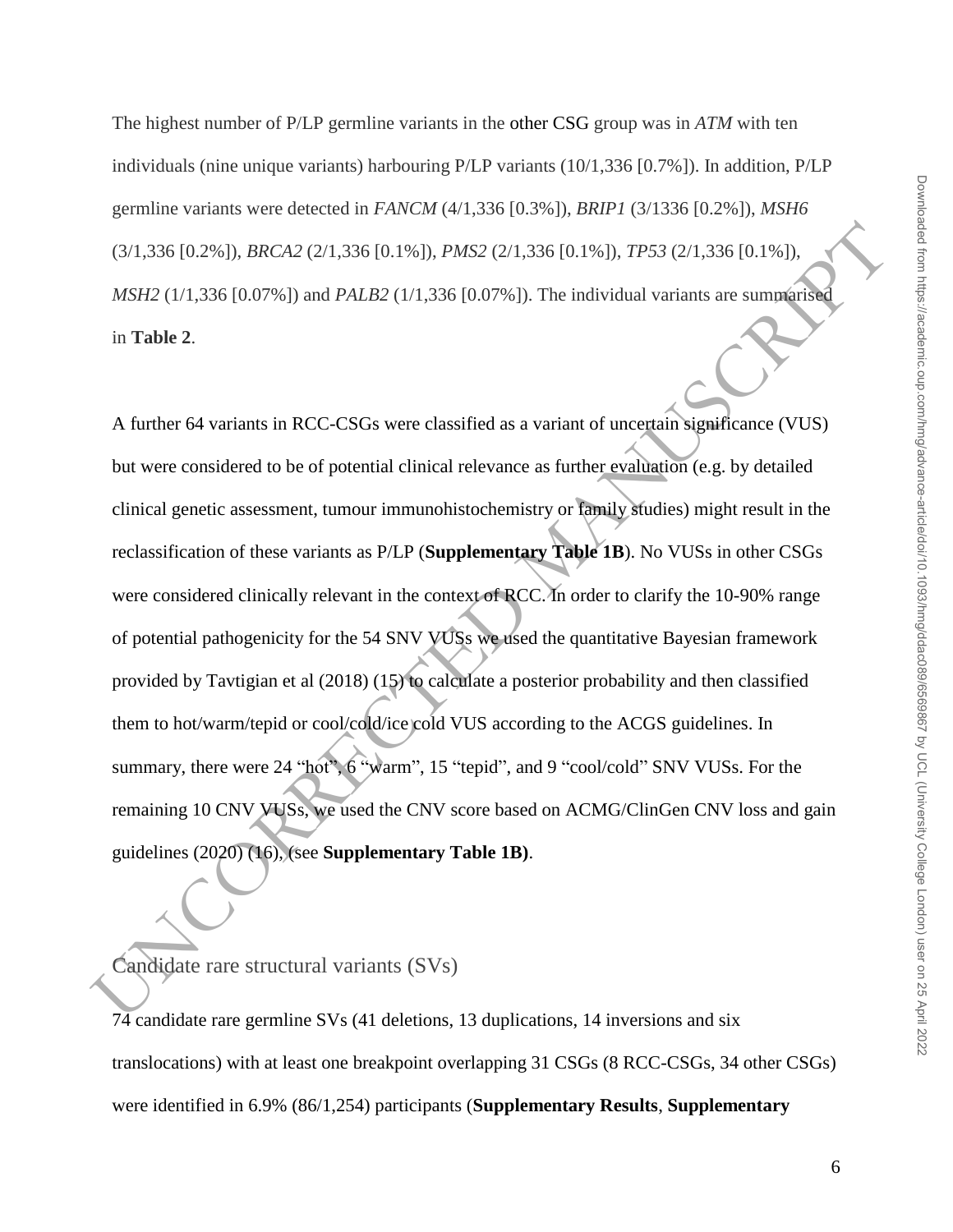starting 6kh upstream of *VHL*, in the non-coding sequence removing 5kh of the gene, including<br>two of the three exons (*Participant A* **Figure 2A**). This participant had clinical evidence of VHL<br>discuss and did not carry **Figure 1**, **Supplementary Table 2**). We focused on deletions in RCC-CSGs and three deletions (two in *VHL* and one in *CHEK2*) were considered to be pathogenic (included in the prevalence of P/LP above) without additional functional validation. One of the participants had a 13kb deletion starting 6kb upstream of *VHL* in the non-coding sequence removing 5kb of the gene, including two of the three exons (*Participant A* **Figure 2A**). This participant had clinical evidence of VHL disease and did not carry any other P/LP variants. Further analysis, using less stringent filtering (see **Supplementary Methods**), identified a second germline *VHL* deletion in another participant with a typical VHL phenotype (*Participant B* **Figure 2A**). A 7.5kb deletion in *CHEK2* which removes the 5th exon of the gene and deletes a part of the protein kinase domain (**Figure 2B**) was detected in a participant with later onset ccRCC, with the initial filters applied. Combining the results for intragenic and copy number variant analysis, an overall diagnostic yield of 6.4% (95% CI [5.1, 7.8]) was calculated (82/1,336 participants with a germline P/LP short variant and 3/1,254 with a P/LP SV).

# Genotype-phenotype relationship

Additional non-RCC tumours: Four of the RCC participants with germline *VHL* P/LP variants had clinical features characteristic of VHL disease (haemangioblastomas, multiple ccRCCs and spinal cord tumours). In contrast none of the seven participants with *FH* or *FLCN* mutations were reported to have clinical indicators of HLRCC or BHD syndrome and none of ten carriers of pathogenic *MITF* variants had a past history of melanoma. While ten of the 60 participants with a P/LP variant in an RCC-CSG had an additional non-RCC neoplasm (breast cancer, colorectal cancer, thyroid cancer, ovarian cancer, testicular tumour, basal cell carcinoma, and haematological malignancy), none of the tumour combinations were characteristic for a recognised inherited RCC syndrome.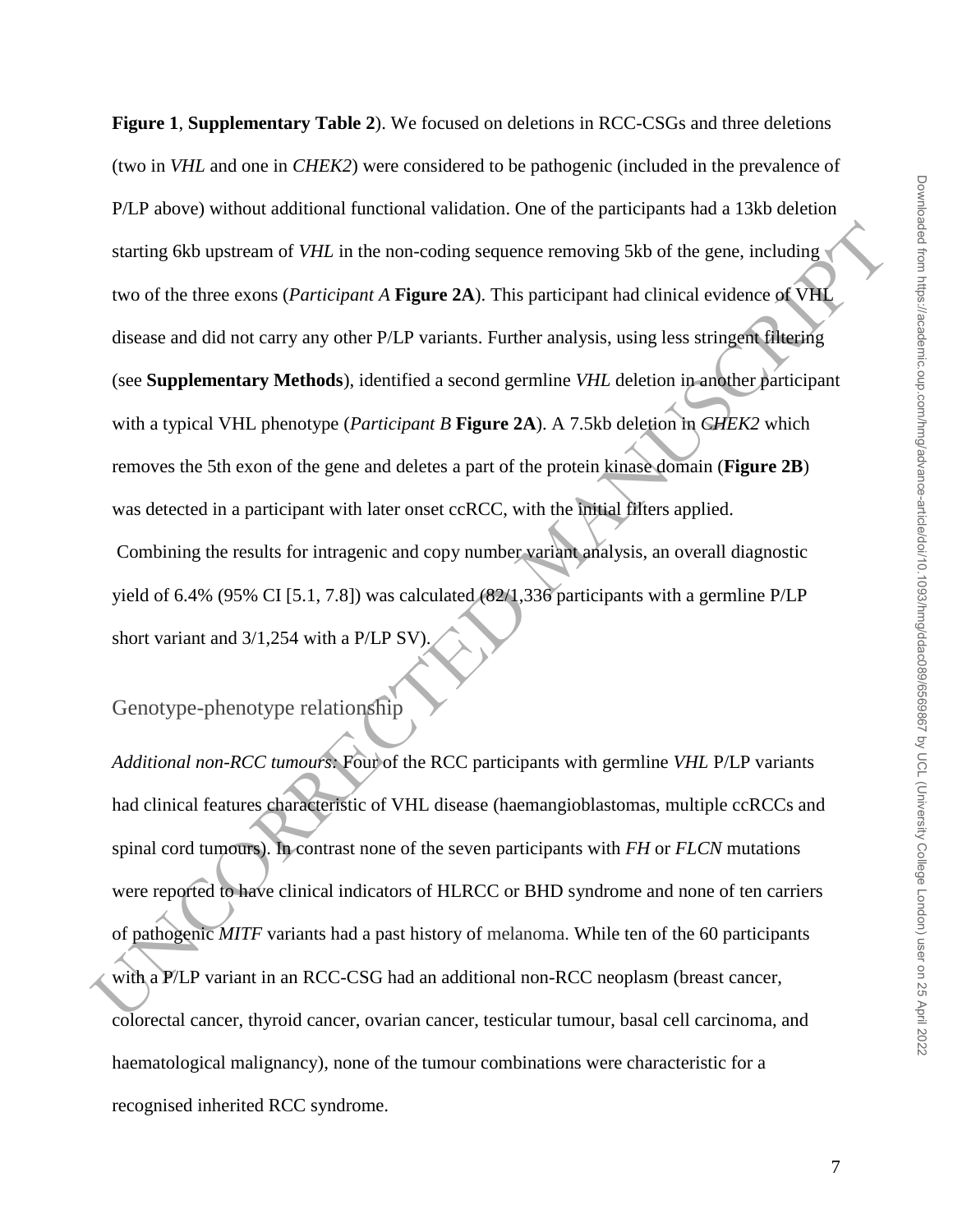Seven of 28 participants with a P/LP variant in other CSGs had a past history of non-RCC cancer (bladder cancer, prostate cancer, testicular cancer, breast cancer) including a case with a germline *TP53* mutation with synchronous uterine cancer, central nervous system cancer and chRCC at 45 years. Breast cancer was recorded in one of ten participants with a P/LP *ATM* variant. None of the participants with mismatch repair (MMR) or *POLE* P/LP variants had a history of colorectal cancer and their tumours did not show a cancer MMR signature.

*Gender:* There was no significant difference between the frequency of P/LP variants in males (5.7% (49/854)) and females (7.5% (36/482)) (*P*=0.24).

chRCC at 45 years. Breast cancer was recorded in one of ten participants with a PAP A7M<br>variant. None of the participants with mismatch repair (MMR) or *POLE PILP* variants head<br>istory of colorectal cancer and their tumou *Age:* RCC participants with a P/LP variant tended to be younger (mean 58.6 years versus 61.5 years; *P*=0.10) (**Figure 3)**. This was also observed for RCC participants with a P/LP in an RCC-CSG compared to other CSGs (mean 58.0 years versus 59.9 years; *P*=0.55), (**Supplementary Table 3)**. Of the 19 early onset (≤45 years) participants with a P/LP variant in an RCC-CSG, the majority were in *VHL* (n=7), followed by *CHEK2* (n=3), *FLCN* (n=2) and *SDHB* (n=2). Mean age of RCC onset in individuals with *VHL* and *CHEK2* P/LP variants was 25.6 years (range 18- 40 years) and 64.7 years (range 39-84 years), respectively. Of the five early onset (≤45 years) participants with a P/LP variant in other CSGs, the genes involved were *ATM* (n=2), *BRIP1*  $(n=1)$ , *TP53*  $(n=1)$  and *PALB2*  $(n=1)$ . Applying an age cut-off of <46 years would have detected a P/LP variant in 1.3% (18/1,336) of the entire cohort and would have identified only 23.3% (14/60) of participants with a P/LP variant in an RCC-CSG (see **Supplementary Table 4**). *Histology:* Participants with non-clear cell RCCs were more commonly associated with germline P/LP variants than clear cell (8.5% (19/224) and 5.8% (53/912) respectively) but the difference was not statistically significant (*P*=0.17). Of the 72 participants with P/LP germline variants and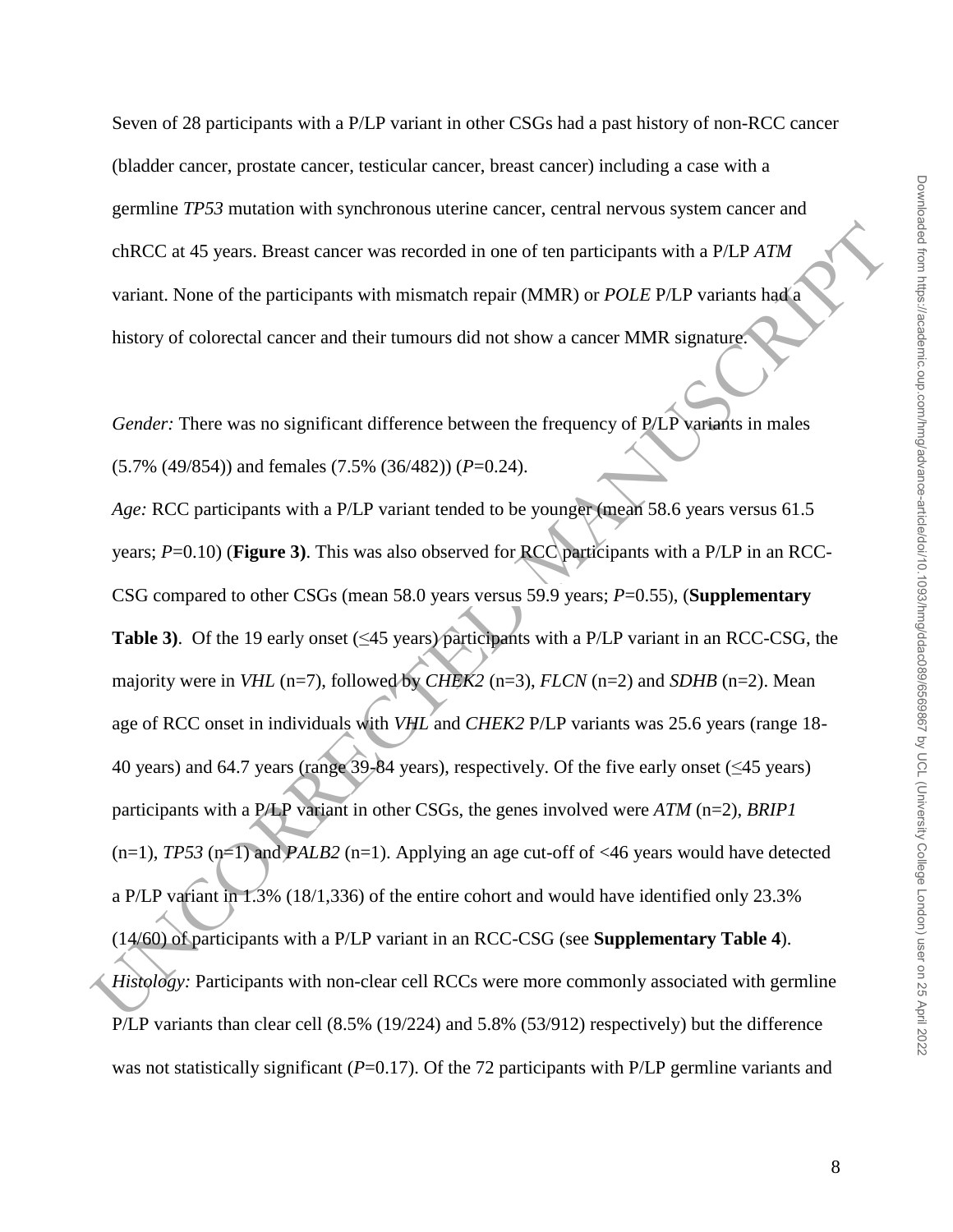detailed histology available, 73.6% (53/72) were classified as ccRCC and 26.4% (19/72) had a non-clear tumour. For full information on histopathology see **Table 3** and **Supplementary Tables 1A and 1B**, but in brief, germline *VHL* variants were associated with ccRCC (n=4 ccRCC, n=3 histology not available), two chRCCs were seen in association with a germline *FLCN* variant (overall histologies in 4 participants with a P/LP *FLCN* variants: n=2 chRCC, n=1 oncocytic, n=1 histology not available) and *FH* variants were seen in three participants, whose RCC tumour was classified as collecting duct  $(n=1)$ , ccRCC  $(n=1)$  and the histology of the remaining one was not available.

ccRCC, n-3 histology rot available), two chRCCs were seen in association with a germline<br>
FLCN variant (overall histologies in 4 participants with a P/LP FLCN variants: n-2 chRQC: n<br>
oncocytic, n-1 histology not available Most *CHEK2*-associated tumours were classified as ccRCCs [19 ccRCC, 5 non-ccRCC (n=4 chRCC, n=1 oncocytic) and n=3 histology not available]. For the participants with a *MITF* subunit variant, four were classified as ccRCC, four as non-ccRCC (n=2 chRCC, n=2 papillary) and for the remaining two histology was not available. Of those with an *SDH* subunit variant, five were classified as ccRCC, with the remainder classified as pRCC (n = 1), chRCC (n = 1) and for two histology was not available. More specifically, seven patients shared the same variant in *SDHA*, four of which were classified as ccRCC, two as a non-ccRCC (n=1 papillary, n=1 chRCC) and for one histology was not available. Of the two participants with a P/LP *SDHB* variant, one had a ccRCC and the histology for the other was not available.

*Stage:* There was no significant difference between the frequency of germline P/LP CSG variants in non-advanced and advanced RCC (6.9% (45/649) versus 5.5% (29/529) (*P*=0.24)).

#### Burden test results

Burden test analysis showed an excess of *CHEK2* variants, that passed our stringent filtering as detailed in **Supplementary Methods**, in RCC European participants compared to the healthy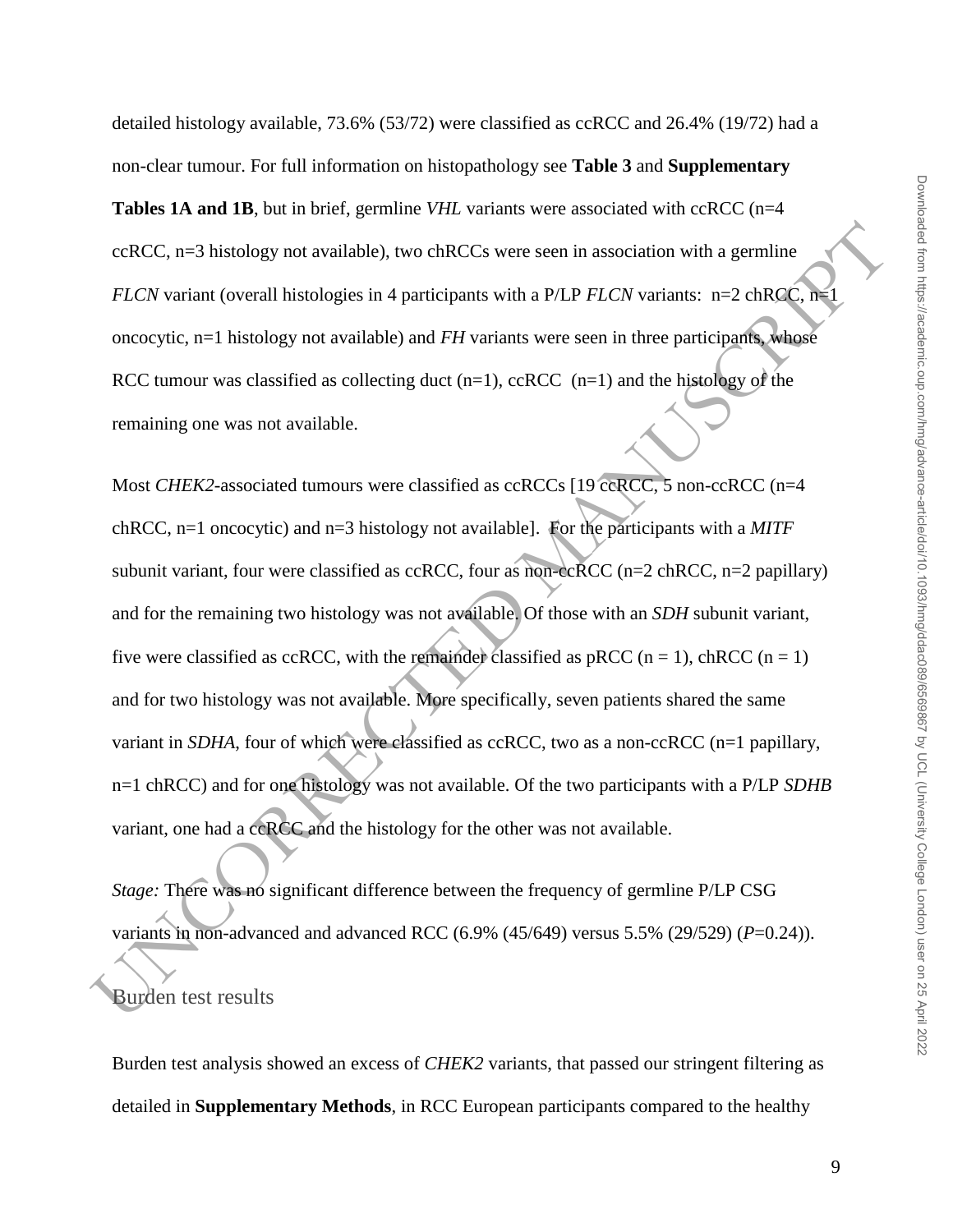European controls that reached statistical significance (Fisher's FDR adj *P*=0.0019)

Following genes: ATM, AXIN2, BAPI, BIM, BMPRIA, BRIPI, CBI, CDKNIB, CDKNIC, CDKNIC, CDKNIC, CDKNIC, CDKNIC, PANCCR, CHID, DDB2, DIS312, ELANE, EPCAM, EZH2, FANCA, FANCIDA<br>FANCE, FANCG, FANCI, FH, HRAS, MAX, MET, MIHI, NBN, (**Supplementary Table 5**) confirming an association of *CHEK2* with the RCC phenotype. For other CSGs, an excess of variants was seen in European cases compared to controls in the following genes: *ATM, AXIN2, BAP1, BLM, BMPR1A, BRIP1, CBL, CDKN1B, CDKN1C, CDKN1C, CDKN2A, CYLD, DDB2, DIS3L2, ELANE, EPCAM, EZH2, FANCA, FANCD2, FANCE, FANCG, FANCI, FH, HRAS, MAX, MET, MLH1, NBN, NTHL1, PMS1, POLE, POLH, PTCH1, RB1, RECQL4, RHBDF2, SBDS, SDHA, SDHAF2, SDHB, SDHC, SLC25A13, STK11, TP53, VHL, WRN, XPA, XPC* but none of these genes except *CHEK2* showed a statistically significant association (*P*-values are available in **Supplementary Table 5)**.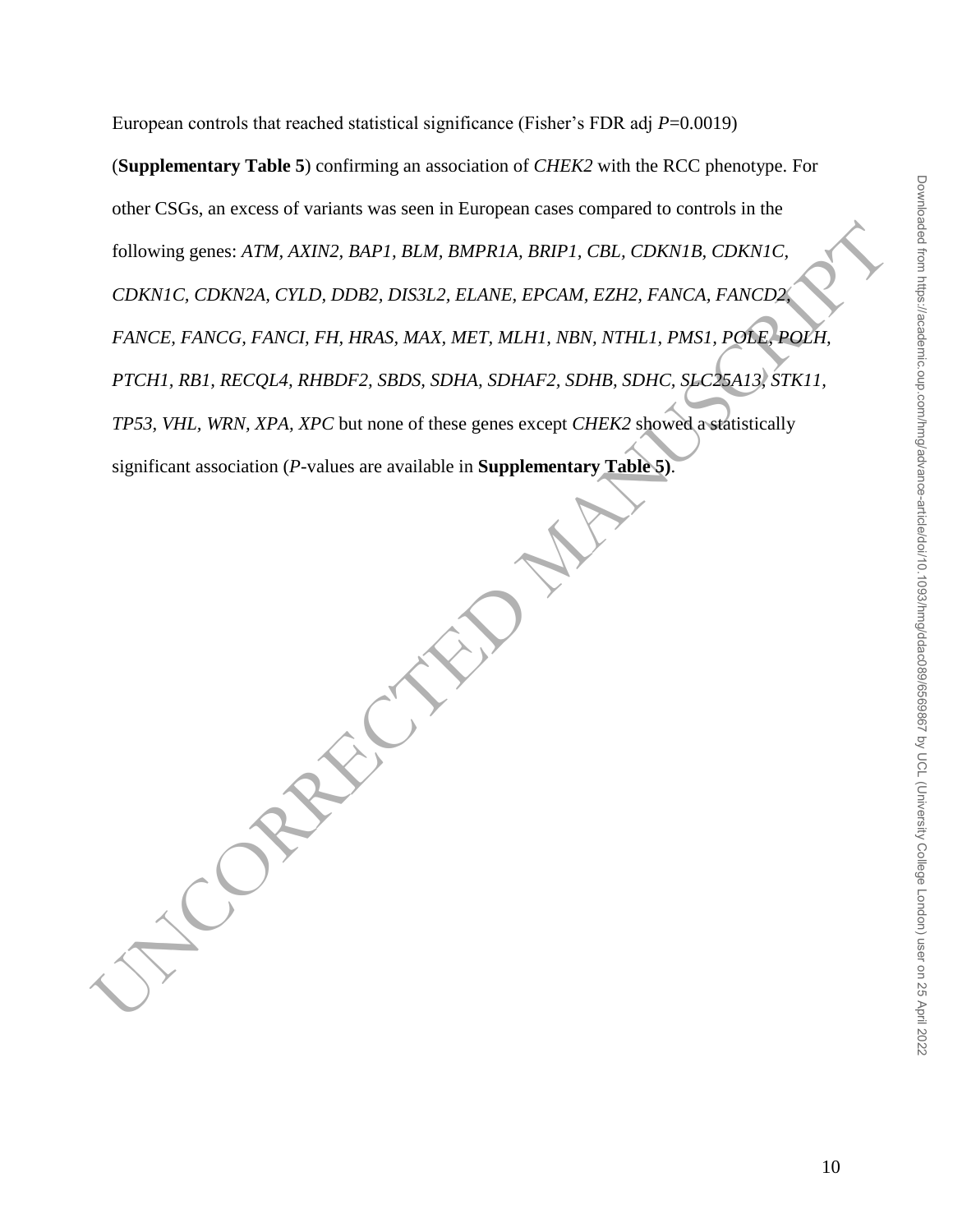# Discussion

contribution of germline pathogenic variants (including SNVs, INDELs and SVs) in CSGs to<br>RCC in an unselected patient cohort. Our analysis suggests an overall detection rate of 6.4% had<br>most PLP variants were detected in The availability of WGS data has allowed us to provide a more comprehensive appraisal of the contribution of germline pathogenic variants (including SNVs, INDELs and SVs) in CSGs to RCC in an unselected patient cohort. Our analysis suggests an overall detection rate of 6.4% and most P/LP variants were detected in CSGs known to predispose to RCC (4.5% (60/1,336; 95% CI [3.4, 5.7]). P/LP variants in other CSGs (*ATM, FANCM, BRIP1, MSH6, BRCA2, PMS2* and *TP53*) found in 2% participants could reflect a background prevalence in the population or an association with RCC that has not yet been validated. To our knowledge, *ATM* has not previously been implicated in RCC but truncating *BRIP1* variants have been reported in a subset of patients with inherited RCC (17, 18). Further studies are required to confirm potential links. A further 4.7%  $(64/1,336; 95\% \text{ CI} [3.7, 6.1])$  of participants had a VUS in an RCC-CSG that was considered clinically relevant. Further studies into family history and tumour immunohistochemistry as well as a more detailed clinical assessment would be needed to evaluate the true relevance of these VUSs in order to upgrade their status to P/LP but 24 were classified as "hot" VUSs (16). Reclassification of these 24 variants to likely pathogenic would increase the overall diagnostic yield to 8.2%.

Our diagnostic yield of 6.4% is lower than that reported in studies enriched for a young RCC onset and/or later stage disease. Wu *et al.* (10) reported a diagnostic yield of 9.5% in an RCC cohort (n=190) of young patients (<45 years) that had germline testing on a 23 gene panel and a diagnostic yield of 16.1% was reported in an RCC cohort (n=254) enriched for advanced RCC (WHO stage 3/4) referred for germline testing (76 CSGs analysed) (9). In a recent large referralbased study (n=1,829), 10.3% of participants had clinically actionable P/LP variants and there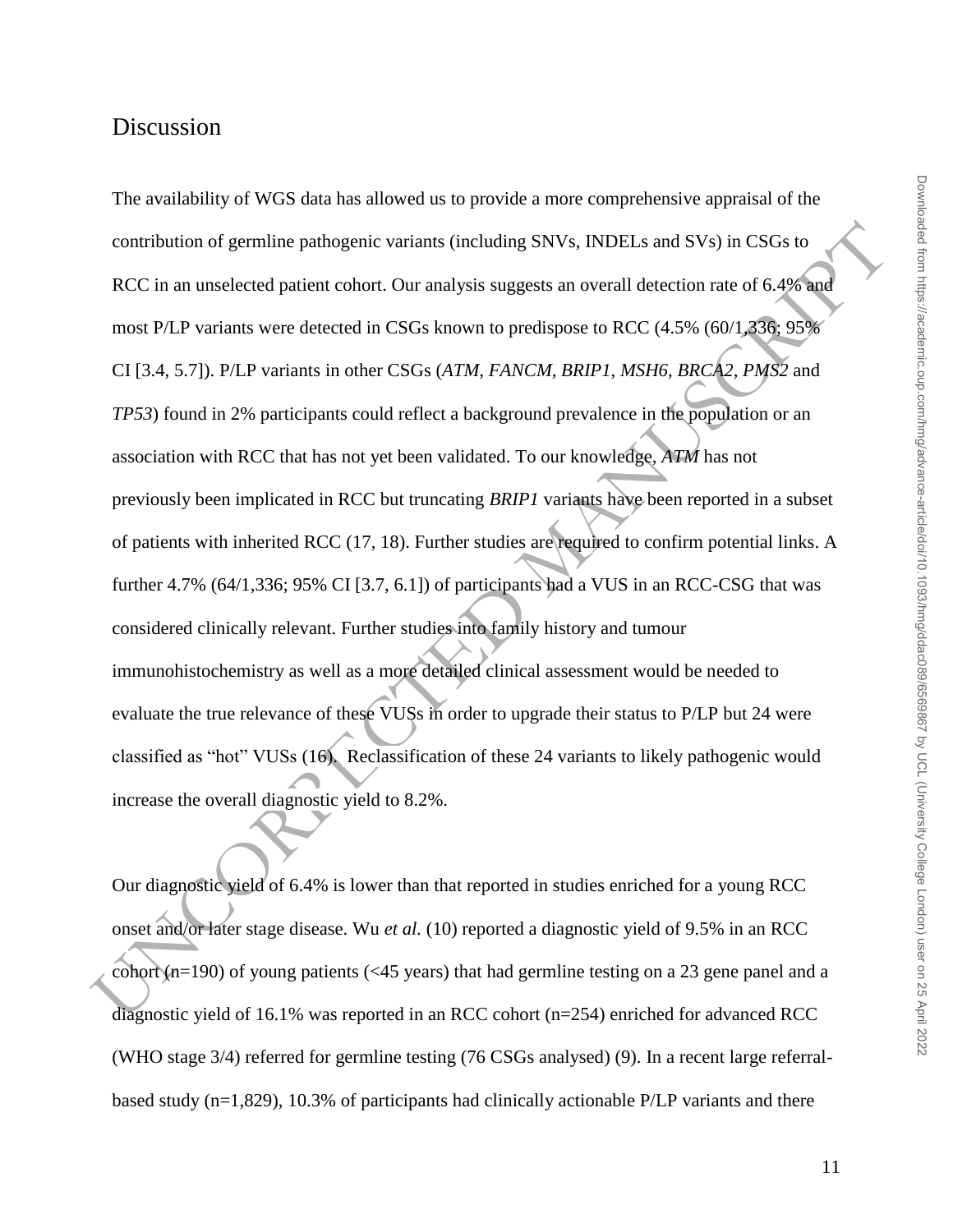were some interethnic differences of variant frequency in specific genes (*FH*, *CHEK2*) (11). However, our diagnostic yield is comparable to the 6% reported by the Pan-Cancer Atlas study of 742 cases (19) and the 6.1% reported in a referral-based analysis of 1,235 RCC patients (30% with family history) using a panel of 19 genes (12). Interstudy variations likely reflect patient ascertainment and selection and the extent of genetic testing but our results provide a good estimate of diagnostic yield by comprehensive testing in an unselected series.

with family history) using a panel of 19 genes (12). Interstudy variations likely reflect patient<br>assertainment and selection and the extent of genetic testing but our results provide a good<br>estimate of diagnostic yield b In the UK, patients with suspected inherited RCC are examined for features of an inherited cancer syndrome and offered gene panel testing that includes *VHL*, *MET*, *FLCN*, *SDHB*, *FH* and *BAP1* (20). Other countries and commercial laboratories often include additional RCC-CSGs such as *TSC1*, *TSC2, PTEN*, *TP53*, and *SDHC/D*. In our study 44 participants had variants in either *CHEK2* (n=27), *MITF* (n=10) or *SDHA* (n=7) that are not routinely tested for in the UK. While *CHEK2* variation was originally identified as conferring a two-fold increase in breast cancer risk (21), it is increasingly being recognized that variants predispose to other cancers including colorectal (22) and prostate (23) and more recently has been linked to RCC with studies suggesting a lifetime risk of 2% (24-26).

The *MITF* (*E318K/p.Glu419Lys*) variant (rs149617956) was present in ten participants. This variant was initially linked to RCC in a study of individuals with RCC and malignant melanoma and functional studies of this variant demonstrated *MITF* upregulation via loss of a SUMOylation site (27, 28). Though subsequent studies have confirmed an association with melanoma (29), a recent meta-analysis failed to demonstrate a significant association with RCC (30).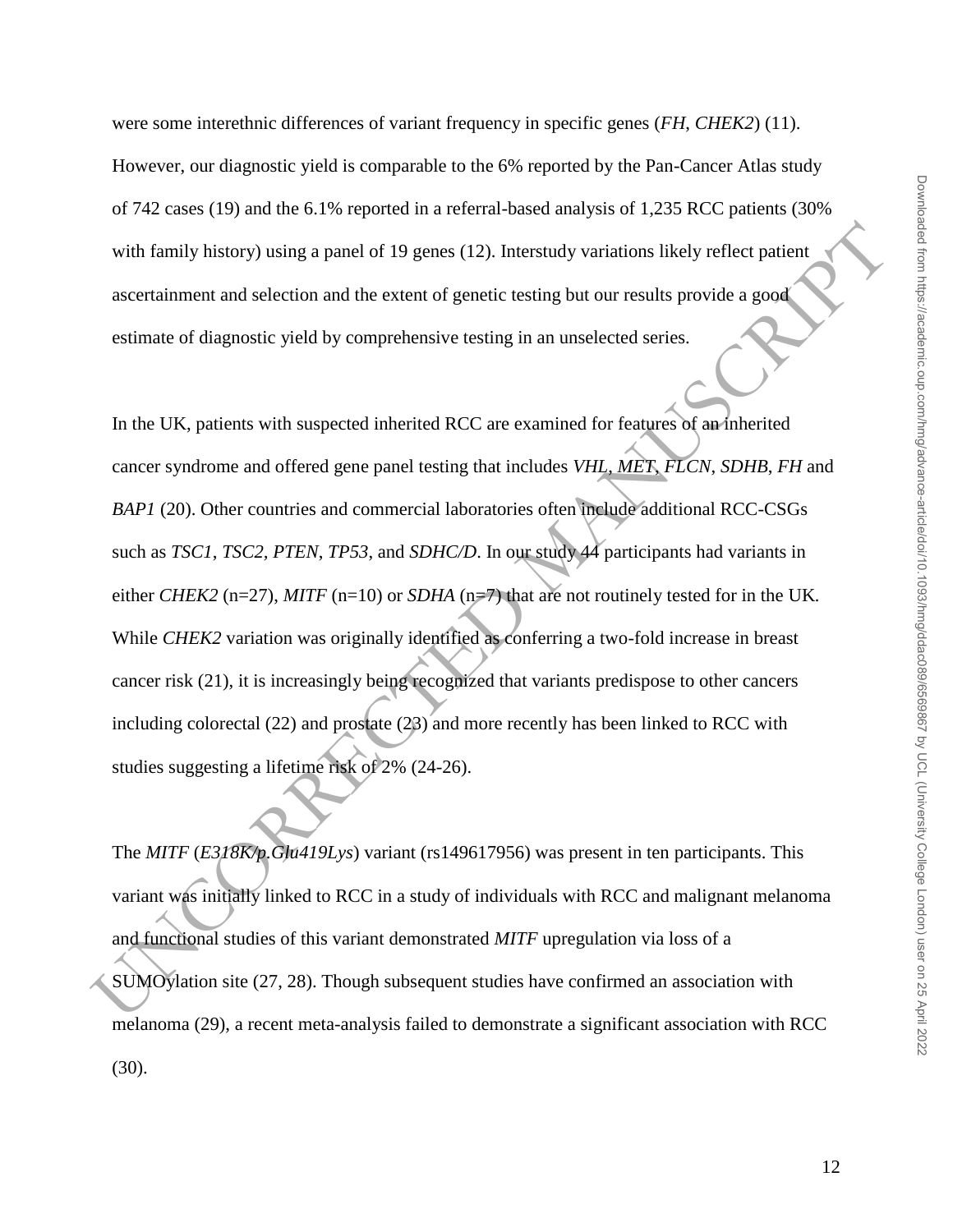SDH-associated RCC is more commonly associated with *SDHB* mutations with carriers having an estimated 5% lifetime risk of RCC (31, 32). However, in our cohort, germline *SDHA* variants were more common than *SDHB* variants. Germline mutations in *SDHx* are a major cause of phaeochromocytoma and paragangliomas (PPGL) but inheritance patterns and risks differ between genes, and the penetrance of germline *SDHA* mutations is much lower than for *SDHB, SDHC* or *SDHD* (33-35).

There are a number of limitations to our study. Although participants were recruited from a large number of individual centres and were not selected for any specific characteristics, all were fit to undergo surgery. Additionally, there was no centralised review of histopathology, some clinical data was not available for all participants, and data on the presence of syndromic RCC extrarenal manifestations and family history was not collected.

were more common than *SDHH* variants. Germline mutations in *SDHx* are a major cause of<br>phasechromocytom and paragangliomas (PPGL) but inheritance patterns and risks different<br>between genes, and the penetrance of germlin Our findings have implications for the application of genetic testing for germline variants in individuals with RCC. Though most centres offer testing to patients with features of an inherited cancer syndrome, there is less consensus for testing isolated non-syndromic cases. Within the UK, testing is offered to patients <40 years (or <50 years for pRCC) but internationally it has been suggested that an age cut-off <46 years (equivalent to the 10th percentile) would maximise the sensitivity and specificity and an age cut-off of 50 has also been recommended (20, 36-39). However, in our cohort only 23.3% (14/60) of those with an RCC-CSG variant, were aged <46 years. Whilst there was a trend for a younger age at diagnosis in the genes most frequently tested in clinical practice (*VHL*, *SDHB*, *FH*, *FLCN*, mean: 38 years), mutations in less penetrant genes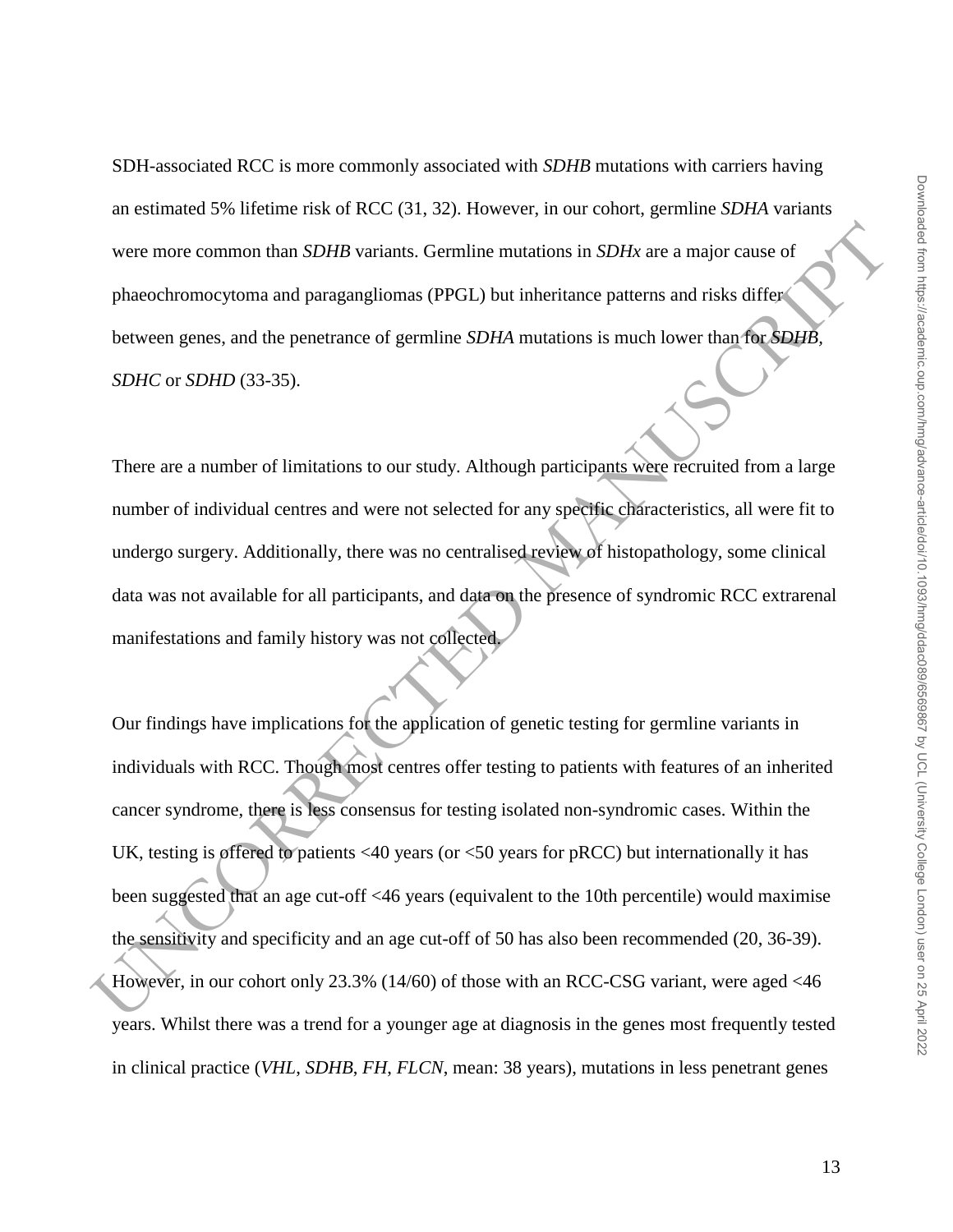not find staristically significant associations in our series with tumour stage or histology (e.g.<br>
ccRCC or non-clear cell). In rare cases characteristic histopathological features may suggest and<br>
underlying inherited d were detected, on average, in older patients (e.g. *CHEK2* and *SDHA*, mean: 65.5 years). This makes it difficult to define an age cut-off that would efficiently enable the identification of all cases with an RCC-CSG variant without testing the majority of the cohort. Additionally, we did not find statistically significant associations in our series with tumour stage or histology (e.g. ccRCC or non-clear cell). In rare cases characteristic histopathological features may suggest an underlying inherited disorder (e.g. SDH-deficient RCC, hybrid chromophobe-oncocytic and BHD syndrome) but, in general, in the absence of family history or multicentric disease, age at diagnosis appears to be the most practical approach (with 70% general consensus) (38) for stratifying genetic testing. Based on our results, testing a further 106 participants presenting between 45-50 years would enable detection of an extra five participants (**Supplementary Table 4)**. We therefore suggest that genetic testing should be extended to <50 years and that the small clinical gene panels currently used in UK to be expanded to include *CHEK2*, *SDHA*, *SDHC* and *SDHD*. These additional CSGs also predispose to other tumour types and surveillance recommendations are available for gene carriers (35, 40). In addition, for *SDHA*, *SDHC* and *SDHD*, functional investigations (e.g. *SDHB*/*SDHA* immunohistochemistry and metabolomics) are available that can aid *SDH*x variant interpretation (41, 42). The associated cancer risks with *MITF* variants (seen in ten participants) are not well defined and so we suggest that further evidence is required before incorporating *MITF* into RCC panels.

Detection of a germline P/LP in RCC-CSG variants can enable RCC prevention strategies (e.g. renal cancer surveillance, cascade testing, and awareness of non-RCC tumour risks). In some cases, it may also suggest genotype-driven therapies as exhibited with foretinib for RCC patients carrying germline *MET* variants (43). As the importance of knowledge of germline findings to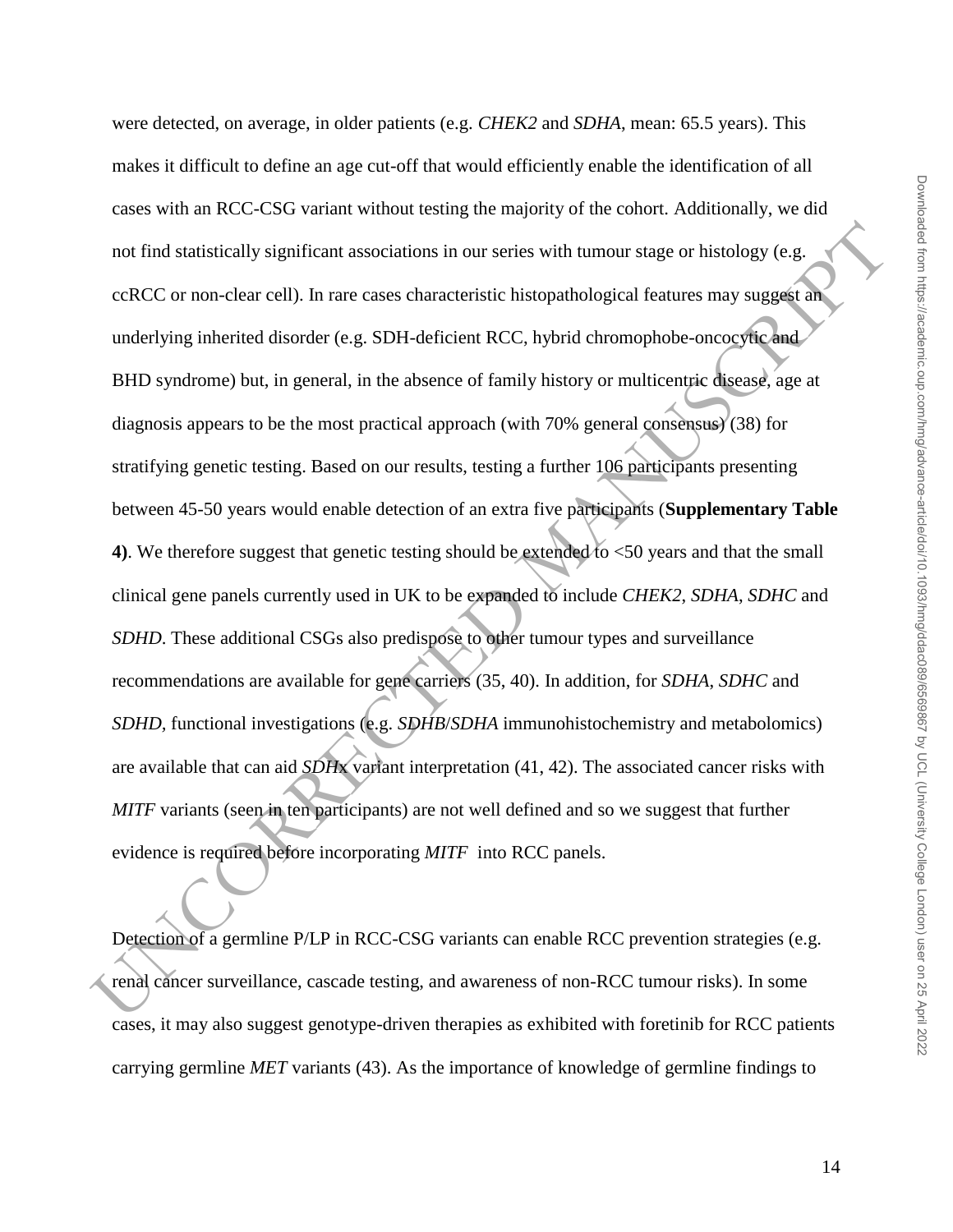of diagnostic yields, VUS likelihood and the clinical utility (e.g. availability of management<br>guidelines) of diagnostic findings.<br>and the clinical utility of the second container of the second container of the second cont determine management increases and the cost of genomic analysis falls, the indications for germline and somatic sequencing in RCC should be extended and play a large part in routine clinical care. However, the selection of genes that should be tested requires careful consideration of diagnostic yields, VUS likelihood and the clinical utility (e.g. availability of management guidelines) of diagnostic findings.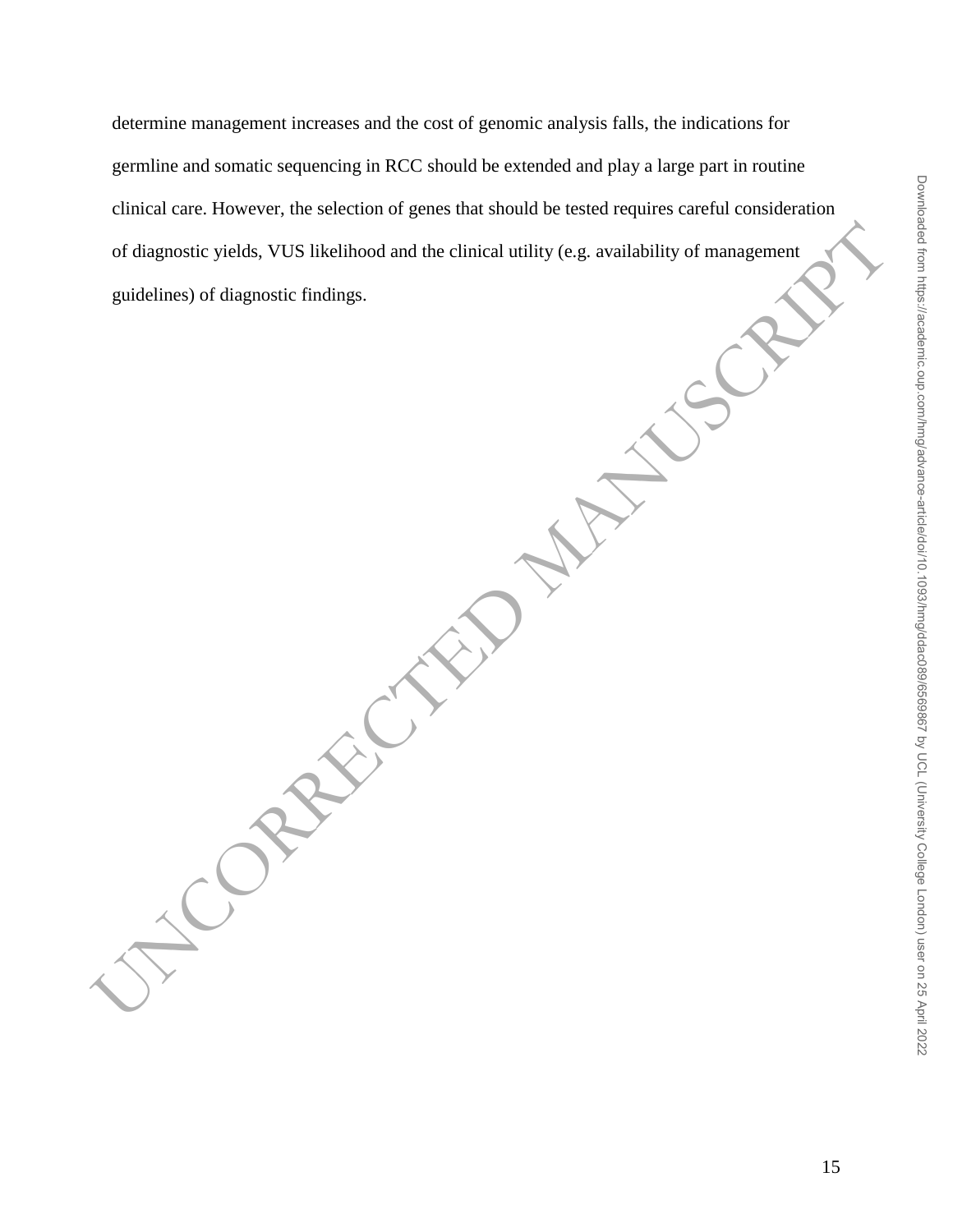# Materials and Methods

#### Participants

All subjects gave written consent. 100KGP was approved under REC Ref 14/EE/1112. We<br>sudied 1,336 RCC participants (64% male: mean: 61 years [±12SD]; range: 13-88 years). The<br>clinical characteristics are described in Table All subjects gave written consent; 100KGP was approved under REC Ref 14/EE/1112. We studied 1,336 RCC participants (64% male; mean: 61 years [±12SD]; range: 13-88 years). Their clinical characteristics are described in **Table 3**. Sex reported is according to participant phenotypic sex classification at birth. Ethnicity reported is self-reported by participants and also reported based on principal component analysis performed by Genomics England (GEL). For more details see **Supplementary Methods.** 

Healthy unrelated parents ( $n=5,834$ ) [mothers ( $n=3,149$ ), mean age 39 years) and fathers (n=2,685, mean age 42 years)] of children recruited to the intellectual disorders disease group of the 100KGP rare disease domain served as a source of controls. All controls were of European ancestry and a cancer diagnosis was excluded based on available data in 100KGP. For more details on their selection see **Supplementary Methods.** 

# Cancer Susceptibility Genes

We focused on 121 CSGs previously described in the Catalogue of Somatic Mutations in Cancer (44) including 18 well-established CSGs for RCC (6, 45) (**Supplementary Table 6**). Genomic positions of canonical gene transcripts were retrieved from the Ensembl database (EnsDb.Hsapiens.v86) (46) and referenced to build GRCh38.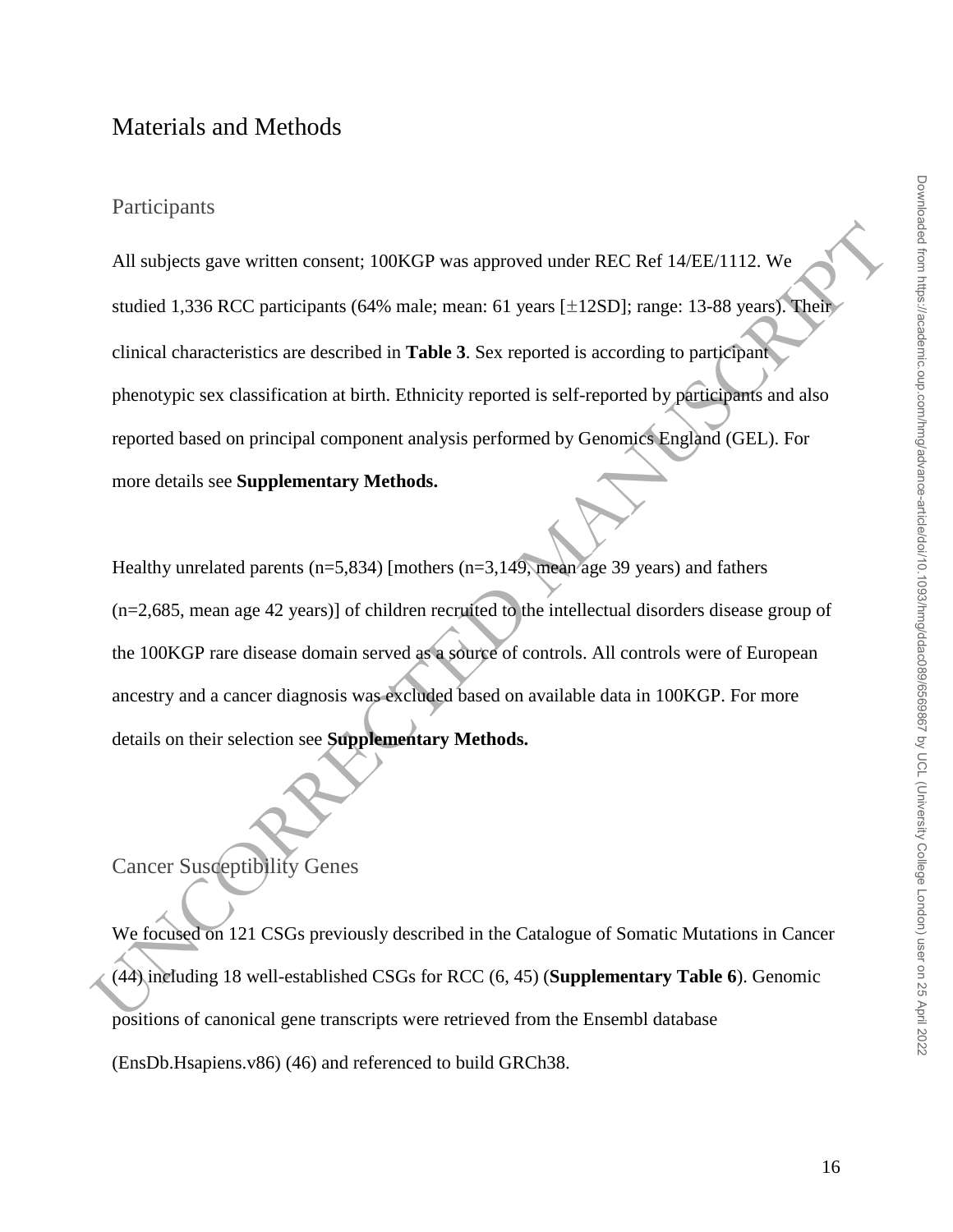participants from the germline multi-sample gVCF (aggV2) available in the 100KGP Main<br>
Programme V10 data release. In summary, extracted variants were annotated using VEP (v90)<br>
(47) and additional filtering was applied t Short variant (SNV and INDEL) analysis was based on variants extracted for the 1,336 RCC participants from the germline multi-sample gVCF (aggV2) available in the 100KGP Main Programme V10 data release. In summary, extracted variants were annotated using VEP (v99) (47) and additional filtering was applied to include only rare variants (gnomAD AF < $0.5\%$ ) (48) in our selected 121 CSGs. We then prioritised the variants to assess their potential clinical relevance. Firstly, we selected those with a "HIGH" impact VEP severity rating which includes all LoF variants: stop-gained, frameshift or splice-site disruption. Secondly, we sought out functionally important missense variants and inframe indels. These variants have a "MODERATE" impact rating and missense variants were only included if they were predicted to be deleterious by SIFT [5], possibly/probably damaging by Polyphen [6] and had a CADD Phred [7] score ≥20; inframe indels were included if they had a CADD Phred score ≥20. Variants were classified based on ACMG/AMP criteria (49) and, after further manual curation, were assigned to five distinct categories; P, LP, VUS, likely benign (LB) or benign (B). VUSs were further subclassified to hot/warm/tepid or cool/cold/ice cold VUS according to the ACGS guidelines (16). For more details on the filtering and classification see **Supplementary Methods**. The bioinformatics workflow is visualised in **Supplementary Figure 2**.

### Structural variant analysis

SV analysis was based on the 100KGP Main Programme V8 data release. Individual VCFs with structural variant calls were available for 1,254 of our 1,336 RCC participants. Germline SVs were interrogated using an adapted version of the PCAWG-SV-merge pipeline (50). For more detailed methodology see **Supplementary Methods**.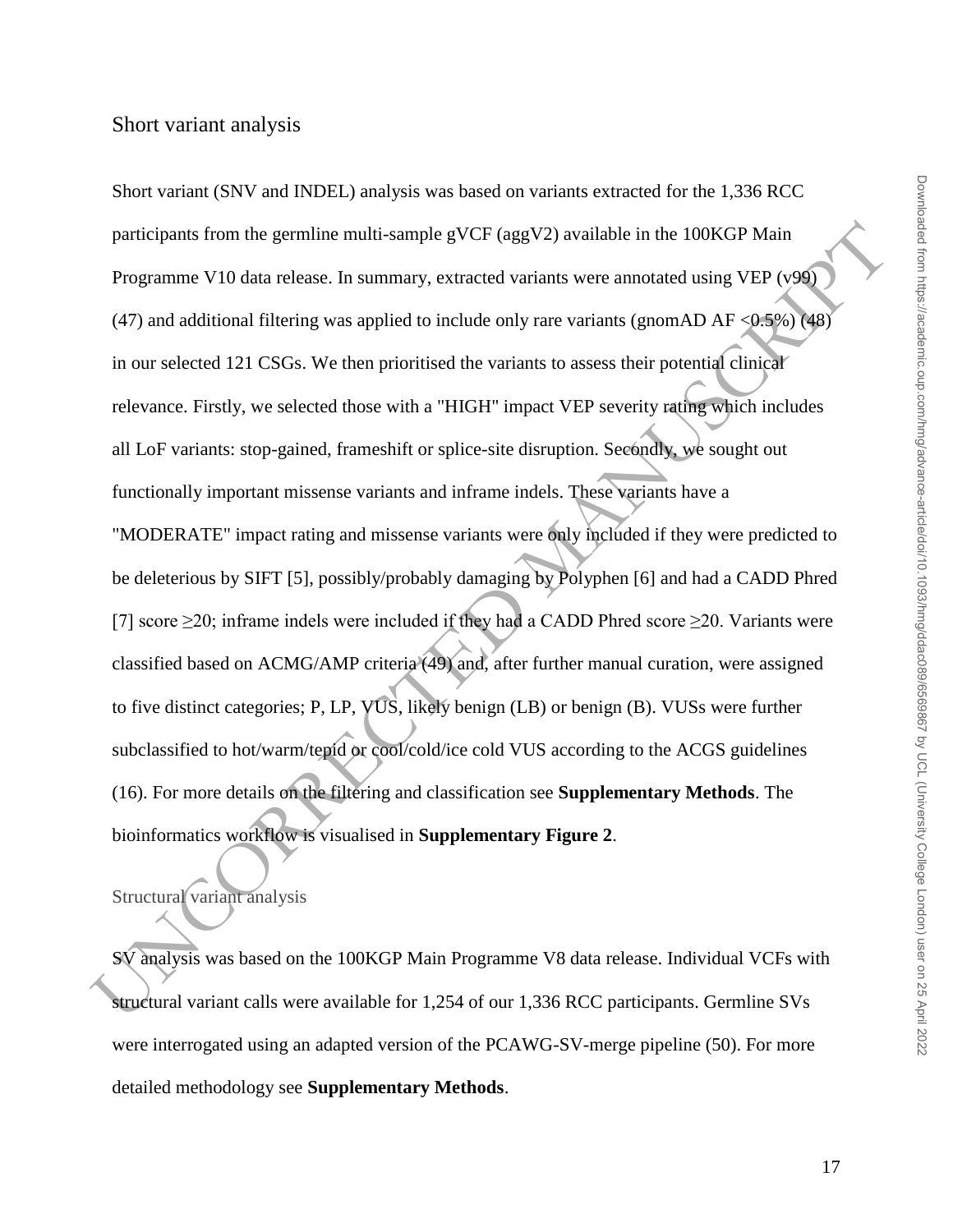Mutational signatures were computed by 100KGP using NNLS R package (51) based on Cosmic version 2 cancer signatures (44). We examined the mutational signatures present in matched somatic RCC samples of RCC participants with germline variants in a mismatch-repair (MMR) gene (*MLH1*, *MSH2*, *MSH6* and *PMS2*) or *POLE*. Presence of signatures 6,15,20 or 26 were interpreted as indicative of MMR deficiency and the presence of signature 10 as POLE exonuclease deficiency.

#### Statistical analysis

version z cancer signatures (44). We examined the mutatatonal signatures present in matched<br>somatic RCC samples of RCC participants with germline variants in a mismatch-repair (MMB)<br>gene (*MLH1, MSH2, MSH6* and *PMS2*) or The relationship between age of RCC onset and germline P/LP variant status was evaluated using Welch's two-sample t-test. Fisher's exact test was applied for differences in histology, stage and sex between participants with and without P/LP variants. For the participants whose histology or stage was not available these cases were excluded from the statistical analysis. For participants with multiple tumours, analysis of histology and stage was based on the first diagnosed tumour. Burden test analysis was performed using Fisher's exact test on carrier count of short variants that passed our filters aggregated per gene in RCC participants of European ancestry compared to controls of European ancestry. Multiple testing correction was performed by False Discovery Rate (FDR). Statistical analyses were performed using R studio (v3.4.4) (52). A two-sided *P*-value of <0.05 was considered to be statistically significant.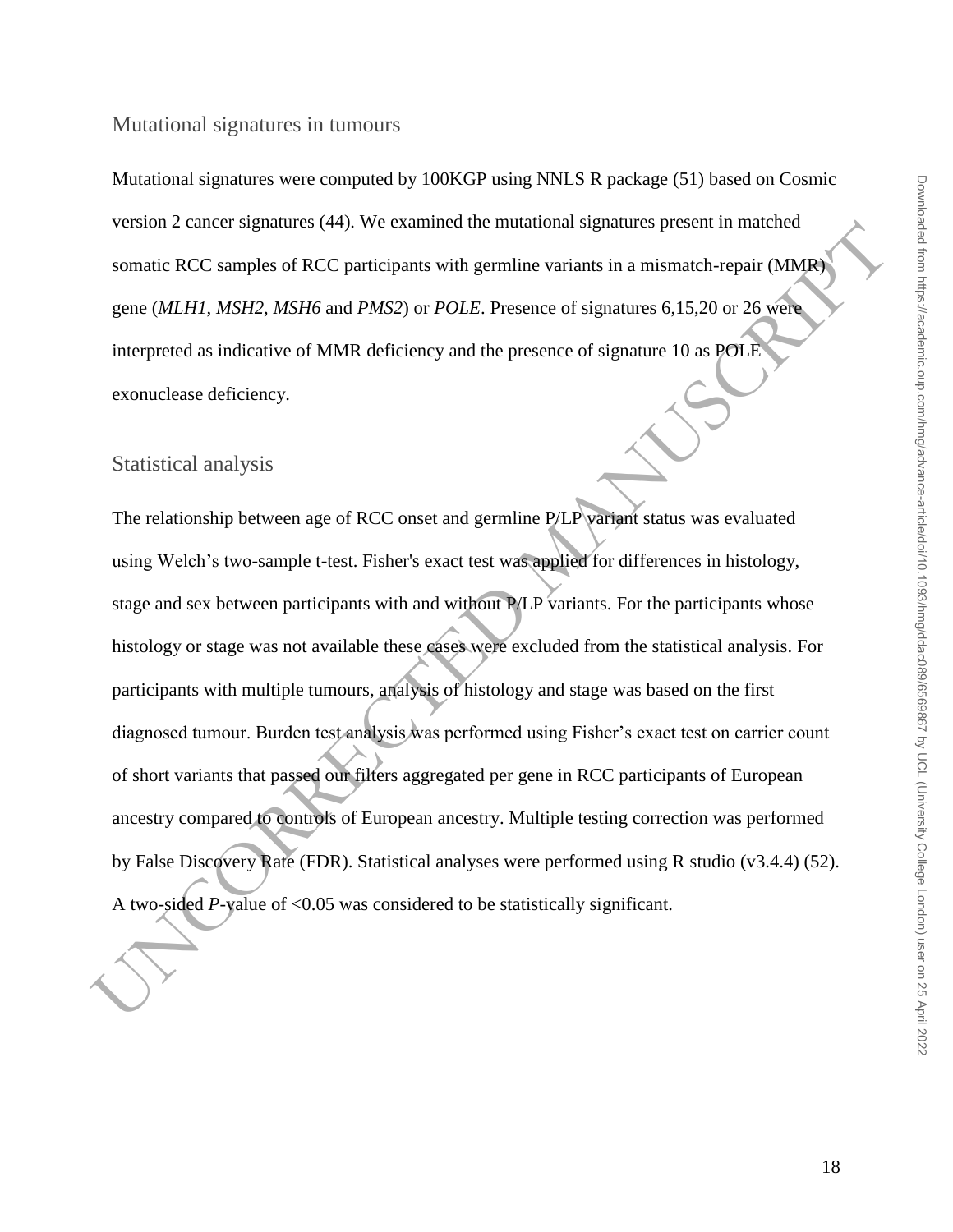#### Data availability

The whole genome sequence data analysed in this study can be accessed through a secure

research environment hosted within the Genomics England Data Centre

https://www.genomicsengland.co.uk/about-gecip/for-gecip-members/data-and-data-access/

Fitters://www.genomicsengland.co.uk/about-gecip/for-gecip members/data-and-data-access/<br>
In order to gain access, researchers will need to apply and become a member of the Genoming<br>
England Clinical Interpretation Partners In order to gain access, researchers will need to apply and become a member of the Genomics

England Clinical Interpretation Partnerships (GeCIPs). Researchers, clinicians and students can

apply to join any GeCIP domain that is relevant to their intended research projects.

https://www.genomicsengland.co.uk/about-gecip/joining-research-community/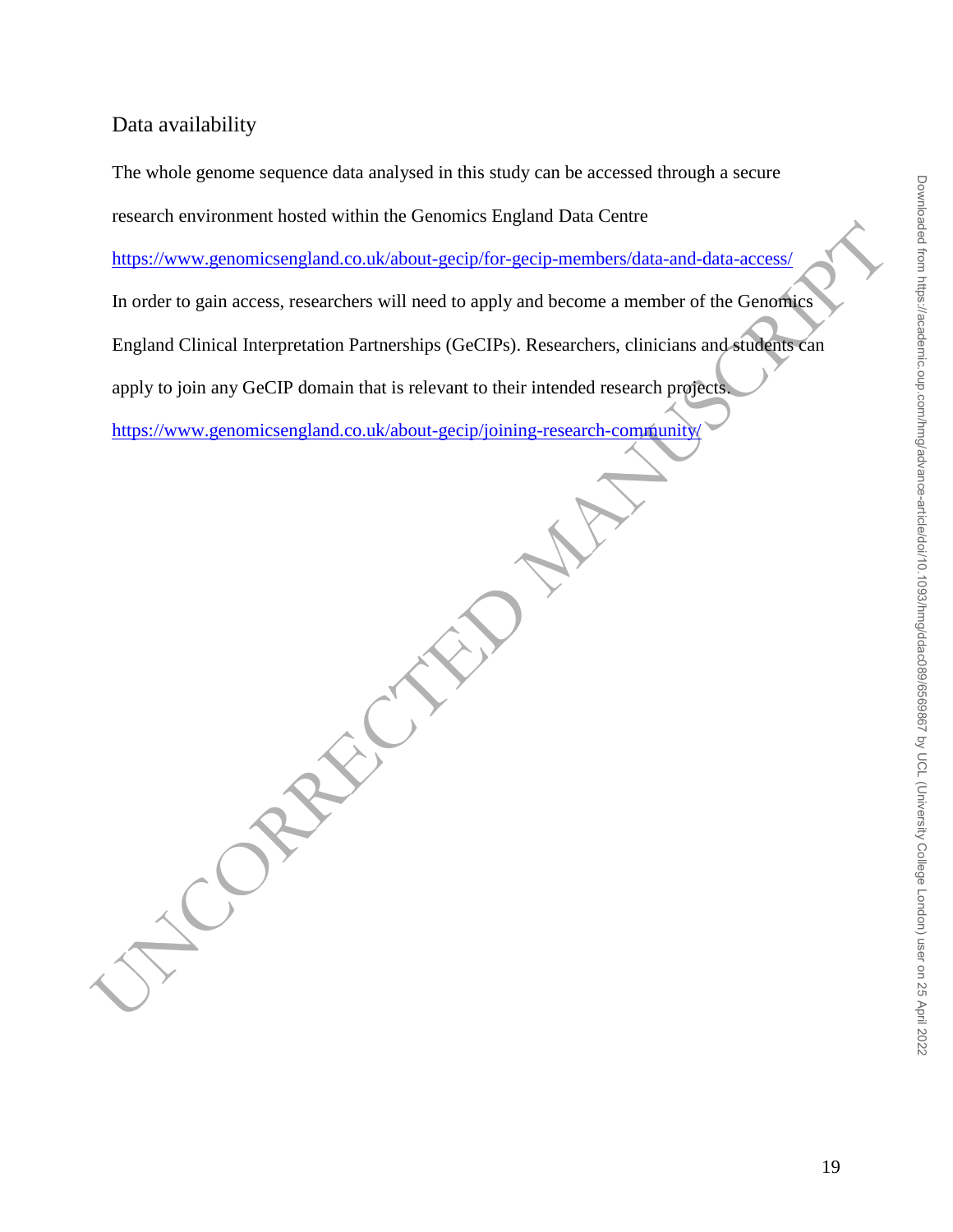#### **Acknowledgements**

This research was made possible through access to the data and findings generated by the 100,000 Genomes Project. The 100,000 Genomes Project is managed by Genomics England Limited (a wholly owned company of the Department of Health and Social Care). The 100,000 Genomes Project is funded by the National Institute for Health Research and NHS England. The Wellcome Trust, Cancer Research UK and the Medical Research Council have also funded research infrastructure. The 100,000 Genomes Project uses data provided by patients and collected by the National Health Service as part of their care and support.

Founded Cambridge Conner Frederic (Endificial Research Connel MRV0330771).<br>
Rosemess-Trust (Associal Care) The Donation of Health and Social Care). The D00,000<br>
Genomes Project is funded by the National Institute for Healt This work was supported by the European Research Council (Advanced Researcher Award (ERM)), National Institute for Health Research (NIHR) [Senior Investigator Award (ERM) and Cambridge NIHR Biomedical Research Centre (BRC-1215-20014) (ERM)] and Cancer Research UK Cambridge Cancer Centre (grant reference number SSAG/085 for AA, ERM), VHL UK/Ireland. The University of Cambridge has received salary support in respect of ERM from the NHS in the East of England through the Clinical Academic Reserve. R.S.H. acknowledges grant support from Cancer Research UK (C1298/A8362), the Wellcome Trust (214388) and the Medical Research Council. LB is part funded by the National Institute for Health Research (NIHR) Oxford Biomedical Research Centre (Molecular Diagnostics Theme). K. Litchfield is funded by the UK Medical Research Council (MR/V033077/1), Rosetrees Trust (A2437) and Cancer Research UK (C69256/A30194). ST is funded by Cancer Research UK (grant reference number A29911); the Francis Crick Institute, which receives its core funding from Cancer Research UK (FC10988), the UK Medical Research Council (FC10988), and the Wellcome Trust (FC10988); the National Institute for Health Research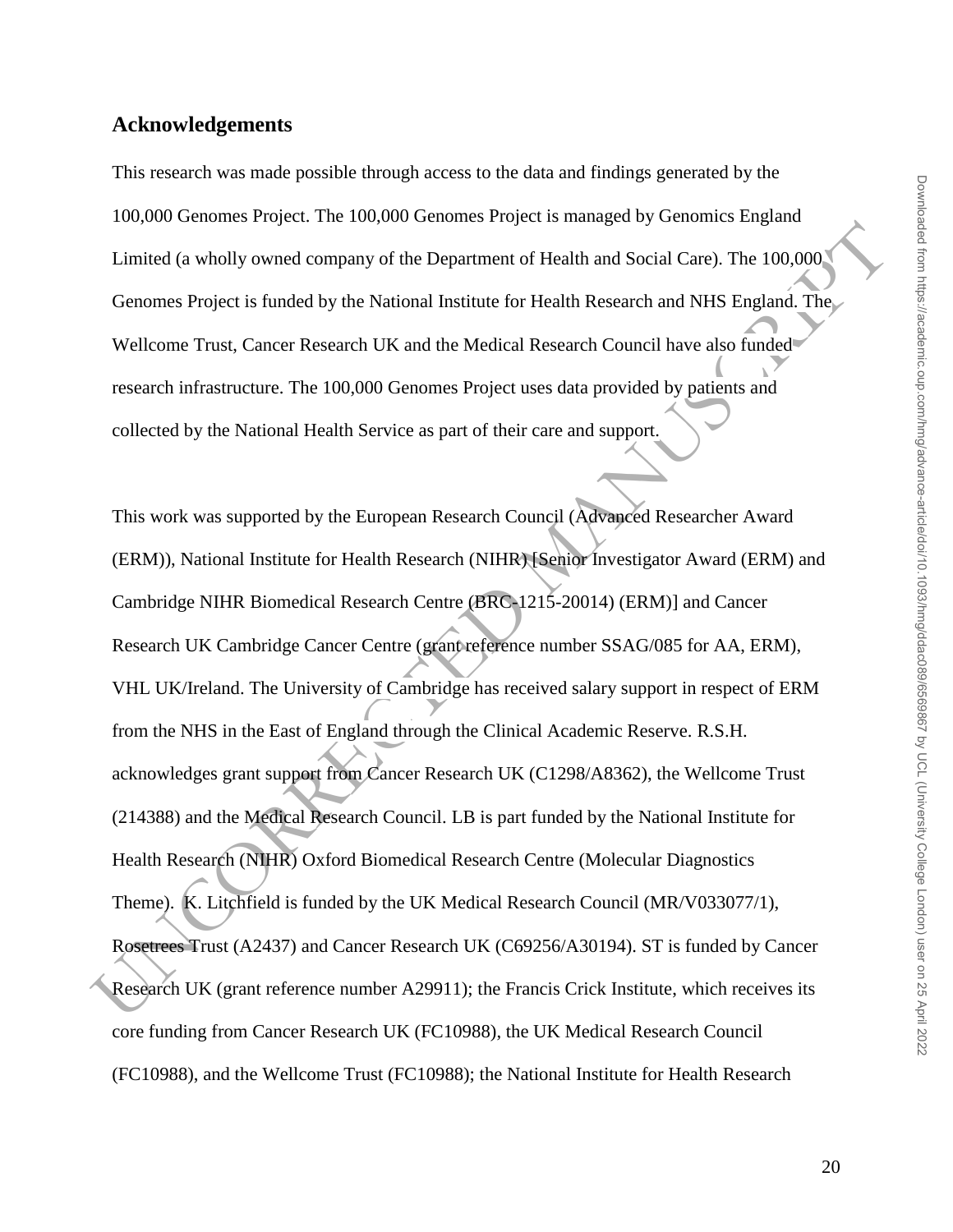(NIHR) Biomedical Research Centre at the Royal Marsden Hospital and Institute of Cancer Research (grant reference number A109), the Royal Marsden Cancer Charity, The Rosetrees Trust (grant reference number A2204), Ventana Medical Systems Inc (grant reference numbers 10467 and 10530), the National Institute of Health ((U01 CA247439) and Melanoma Research Alliance (Award Ref no 686061). The views expressed are those of the authors and not necessarily those of the NHS, NIHR or Department of Health.

#### Conflict of Interest Statement

ST has received speaking fees from Roche, Astra Zeneca, Novartis and Ipsen. ST has the following patents filed: Indel mutations as a therapeutic target and predictive biomarker PCTGB2018/051892 and PCTGB2018/051893 and Clear Cell Renal Cell Carcinoma Biomarkers P113326GB. ERM has received speaker fees from MSD.

10467 and 10530), the National Institute of Health ((UDI CA247439) and Melanoma Research<br>
Alliance (Award Ref no 686061). The views expressed are those of the authors and not<br>
necessarily those of the NHS, NIHR or Departme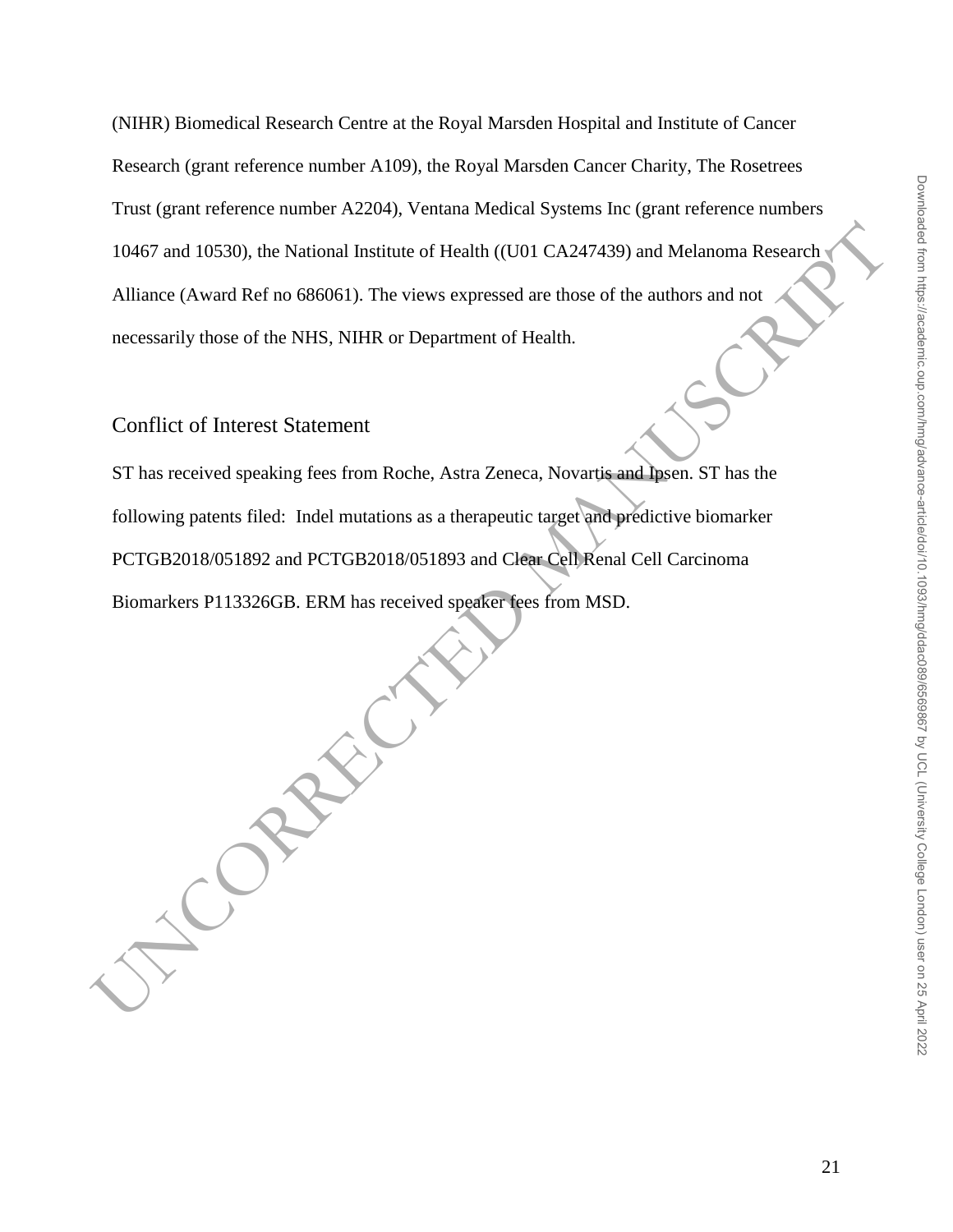### References

1 Siegel, R.L., Miller, K.D. and Jemal, A. (2018) Cancer statistics, 2018. *CA. Cancer J. Clin.*, **68**, 7-30.

2 Capitanio, U., Bensalah, K., Bex, A., Boorjian, S.A., Bray, F., Coleman, J., Gore, J.L., Sun, M., Wood, C. and Russo, P. (2019) Epidemiology of Renal Cell Carcinoma. *Eur. Urol.*, **75**, 74-84.

3 Moch, H., Cubilla, A.L., Humphrey, P.A., Reuter, V.E. and Ulbright, T.M. (2016) The 2016 WHO Classification of Tumours of the Urinary System and Male Genital Organs-Part A: Renal, Penile, and Testicular Tumours. *Eur. Urol.*, **70**, 93-105.

4 Linehan, W.M., Walther, M.M. and Zbar, B. (2003) The genetic basis of cancer of the kidney. *J. Urol.*, **170**, 2163-2172.

5 Menko, F.H. and Maher, E.R. (2016) Diagnosis and Management of Hereditary Renal Cell Cancer. *Recent Results Cancer Res.*, **205**, 85-104.

6 Carlo, M.I., Hakimi, A.A., Stewart, G.D., Bratslavsky, G., Brugarolas, J., Chen, Y.B., Linehan, W.M., Maher, E.R., Merino, M.J., Offit, K. *et al.* (2019) Familial Kidney Cancer: Implications of New Syndromes and Molecular Insights. *Eur. Urol.*, **76**, 754-764.

Clin., 68, 7-30.<br>
Capitario, U., Bensalah, K., Bex, A., Boorjian, S.A., Bray, F., Coleman, J., Gore, J. S.<br>
Sun, M., Wood, C. and Russo, P. (2019) Epidemiology of Renal Cell Carcinoma. *F.us Dend, 78*, 74-84.<br>
3 Moch, H., 7 Purdue, M.P., Song, L., Scelo, G., Houlston, R.S., Wu, X., Sakoda, L.C., Thai, K., Graff, R.E., Rothman, N., Brennan, P. *et al.* (2020) Pathway Analysis of Renal Cell Carcinoma Genome-Wide Association Studies Identifies Novel Associations. *Cancer Epidemiol.*

*Biomarkers Prev.*, **29**, 2065-2069.

8 Scelo, G., Purdue, M.P., Brown, K.M., Johansson, M., Wang, Z., Eckel-Passow, J.E., Ye, Y., Hofmann, J.N., Choi, J., Foll, M. *et al.* (2017) Genome-wide association study identifies multiple risk loci for renal cell carcinoma. *Nat. Commun.*, **8**, 15724.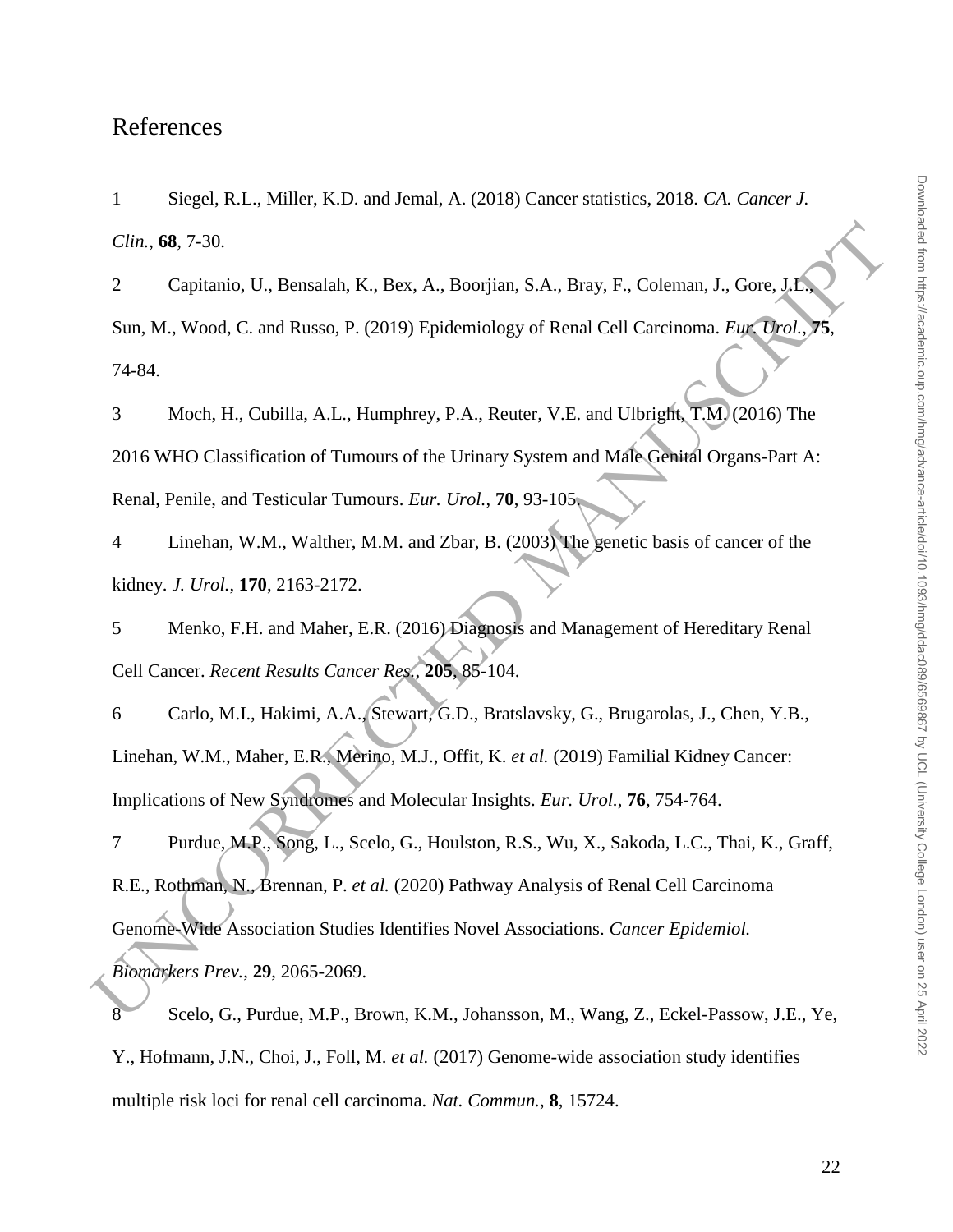9 Carlo, M.I., Mukherjee, S., Mandelker, D., Vijai, J., Kemel, Y., Zhang, L., Knezevic, A., Patil, S., Ceyhan-Birsoy, O., Huang, K.C. *et al.* (2018) Prevalence of Germline Mutations in Cancer Susceptibility Genes in Patients With Advanced Renal Cell Carcinoma. *JAMA Oncol.*, **4**, 1228-1235.

1228-1235.<br>
10 Wu, J., Wang, H., Ricketts, C.J., Yang, Y., Merino, M.J., Zhang, H., Shi, G., Gan. H., Then<br>
1. The han, W.M., Zhu, Y. et al. (2019) Germline mutations of renal cancer predisposition segment<br>
and clinical r 10 Wu, J., Wang, H., Ricketts, C.J., Yang, Y., Merino, M.J., Zhang, H., Shi, G., Gan, H., Linehan, W.M., Zhu, Y. *et al.* (2019) Germline mutations of renal cancer predisposition genes and clinical relevance in Chinese patients with sporadic, early-onset disease. *Cancer*, **125**, 1060- 1069.

11 Abou Alaiwi, S., Nassar, A.H., Adib, E., Groha, S.M., Akl, E.W., McGregor, B.A.,

Esplin, E.D., Yang, S., Hatchell, K., Fusaro, V. *et al.* (2021) Trans-ethnic variation in germline variants of patients with renal cell carcinoma. *Cell Rep.*, **34**, 108926.

12 Nguyen, K.A., Syed, J.S., Espenschied, C.R., LaDuca, H., Bhagat, A.M., Suarez-Sarmiento, A., O'Rourke, T.K., Jr., Brierley, K.L., Hofstatter, E.W. and Shuch, B. (2017) Advances in the diagnosis of hereditary kidney cancer: Initial results of a multigene panel test. *Cancer*, **123**, 4363-4371.

13 Caulfield,M., Davies,J., Dennys,M., Elbahy,L., Fowler,T., Hill,S., Hubbard,T., Jostins,L., Maltby,N. and Mahon-Pearson,J. (2017) The 100,000 Genomes Project Protocol. 10.6084/m9.figshare.4530893.v3.

14 Whitworth, J., Smith, P.S., Martin, J.E., West, H., Luchetti, A., Rodger, F., Clark, G., Carss, K., Stephens, J., Stirrups, K. *et al.* (2018) Comprehensive Cancer-Predisposition Gene Testing in an Adult Multiple Primary Tumor Series Shows a Broad Range of Deleterious Variants and Atypical Tumor Phenotypes. *Am. J. Hum. Genet.*, **103**, 3-18.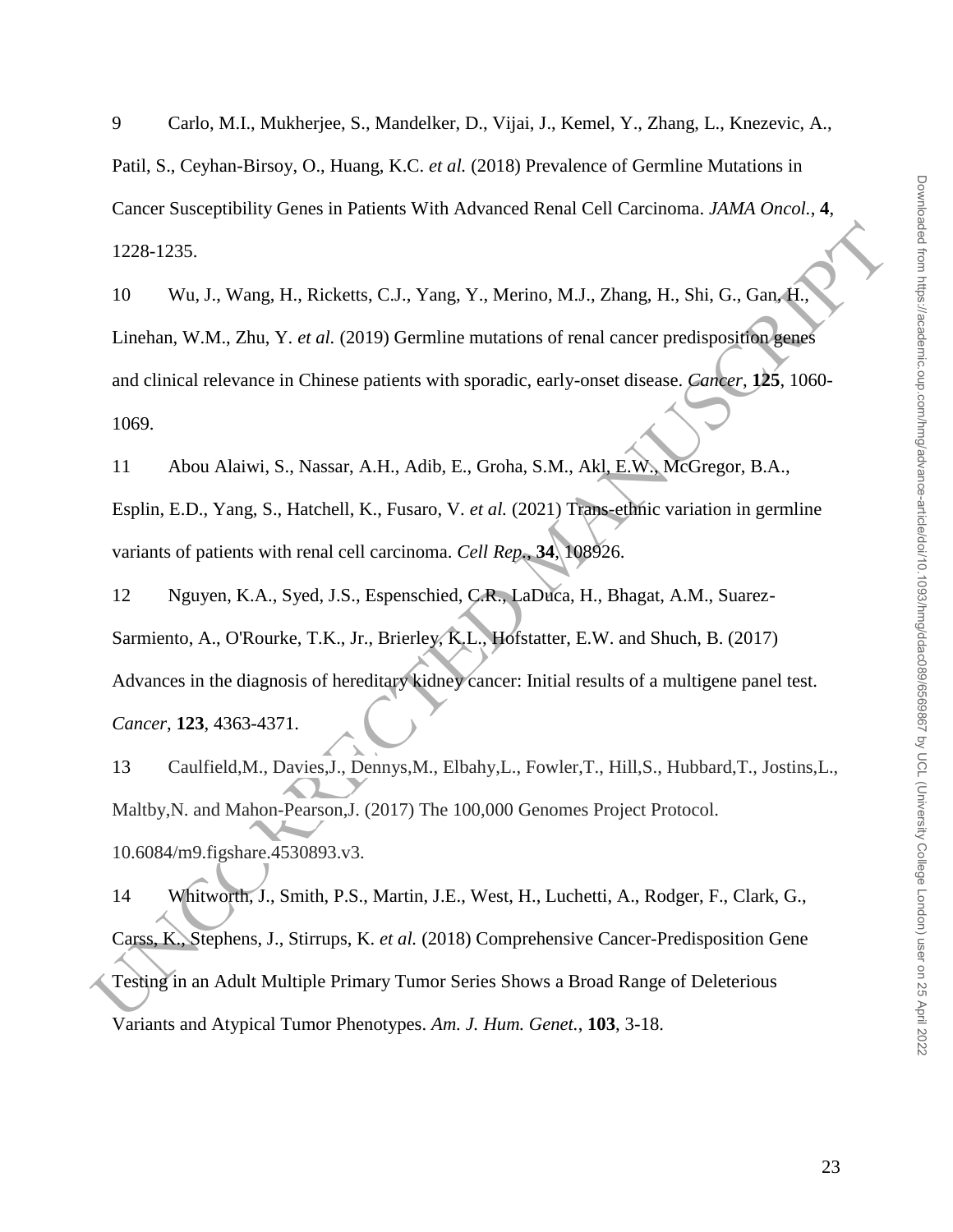15 Tavtigian, S.V., Greenblatt, M.S., Harrison, S.M., Nussbaum, R.L., Prabhu, S.A.,

Boucher, K.M., Biesecker, L.G. and ClinGen Sequence Variant Interpretation Working, G.

(2018) Modeling the ACMG/AMP variant classification guidelines as a Bayesian classification

framework. *Genet. Med.*, **20**, 1054-1060.

Framework. Genet. Med., 20, 1054-1060.<br>
16 Sian Ellard, E.L.B., Martina Owens, Diana M Eccles, Clare Turnbull, Stephen, Abbes<br>
Richard Scott, Zandra C Deans, Tracy Lester, Jo Campbell, William G Newman, Domined<br>
McMullan, 16 Sian Ellard, E.L.B., Martina Owens, Diana M Eccles, Clare Turnbull, Stephen, Abbs, Richard Scott, Zandra C Deans, Tracy Lester, Jo Campbell, William G Newman, Dominic J McMullan. (2018) ACGS Best Practice Guidelines for Variant Classification 2018. URL: https://www.acgs.uk.com/media/11631/uk-practice-guidelines-for-variant-classification-v4-01-

#### 2020.pdf

17 Smith, P.S., West, H., Whitworth, J., Castle, B., Sansbury, F.H., Warren, A.Y., Woodward, E.R., Tischkowitz, M. and Maher, E.R. (2021) Pathogenic germline variants in patients with features of hereditary renal cell carcinoma: Evidence for further locus heterogeneity. *Genes Chromosomes Cancer*, **60**, 5-16.

18 Margulis, V., Lin, J., Yang, H., Wang, W., Wood, C.G. and Wu, X. (2008) Genetic susceptibility to renal cell carcinoma: the role of DNA double-strand break repair pathway. *Cancer Epidemiol. Biomarkers Prev.*, **17**, 2366-2373.

19 Huang, K.L., Mashl, R.J., Wu, Y., Ritter, D.I., Wang, J., Oh, C., Paczkowska, M., Reynolds, S., Wyczalkowski, M.A., Oak, N. *et al.* (2018) Pathogenic Germline Variants in 10,389 Adult Cancers. *Cell*, **173**, 355-370 e314.

20 National Health Service National Genomic Test Directory. National Genomic Test Directory for rare and inherited disease: Inherited Renal cancer. URL: https://www.england.nhs.uk/publication/national-genomic-test-directories/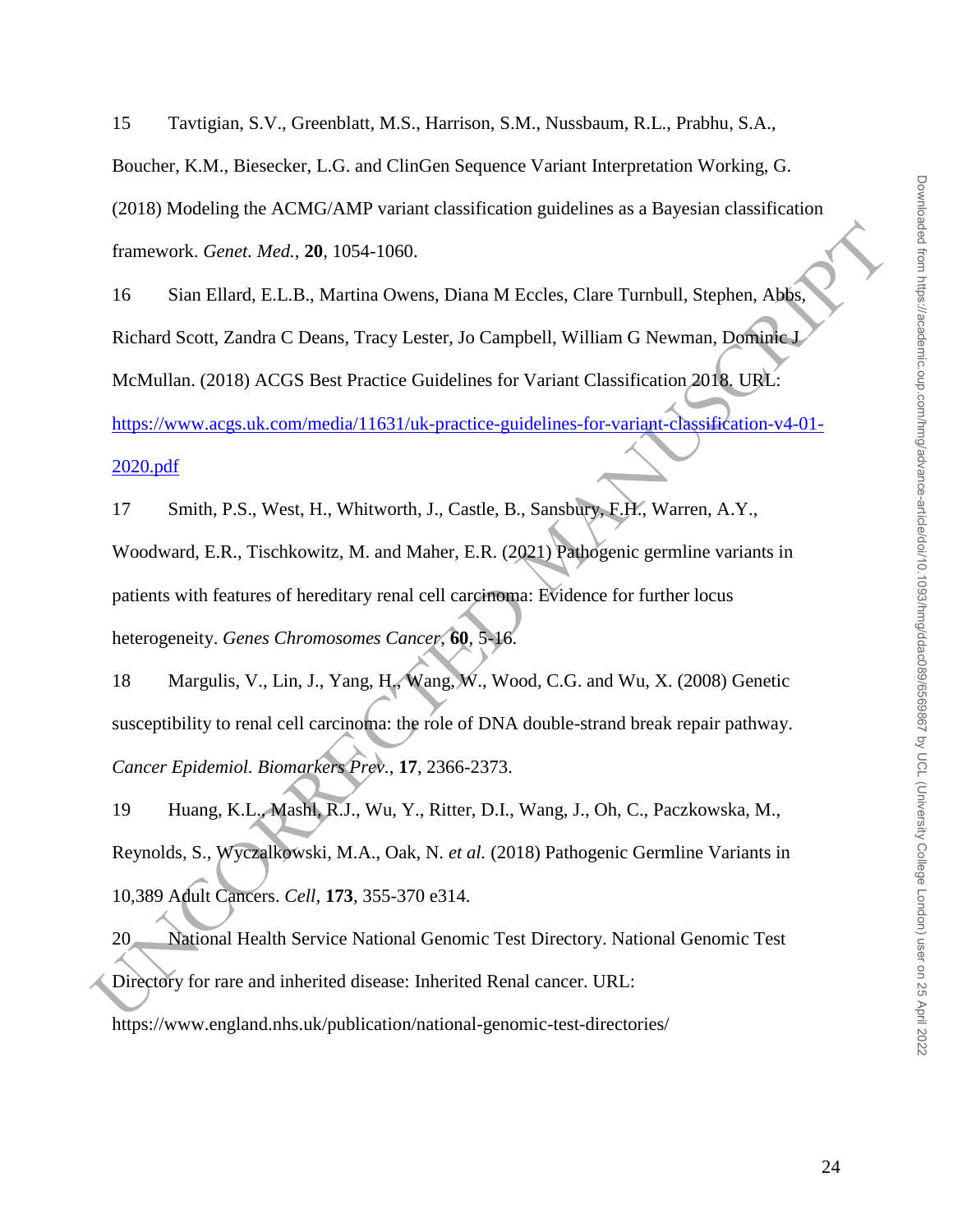21 Easton, D.F., Pharoah, P.D., Antoniou, A.C., Tischkowitz, M., Tavtigian, S.V.,

Nathanson, K.L., Devilee, P., Meindl, A., Couch, F.J., Southey, M. *et al.* (2015) Gene-panel sequencing and the prediction of breast-cancer risk. *N. Engl. J. Med.*, **372**, 2243-2257.

22 Cybulski, C., Wokolorczyk, D., Kladny, J., Kurzawski, G., Suchy, J., Grabowska, E., Gronwald, J., Huzarski, T., Byrski, T., Gorski, B. *et al.* (2007) Germline CHEK2 mutations and colorectal cancer risk: different effects of a missense and truncating mutations? *Eur. J. Hum. Genet.*, **15**, 237-241.

22 Cybulski, C., Wokolorczyk, D., Kladny, J., Kurzawski, G., Suchy, J., Grabowska, E.,<br>
Gronwald, J., Huzarski, T., Byrski, T., Gorski, B. et al. (2007) Germline CHEK2 mutations and<br>
colorectal enneer risk: different effe 23 Cybulski, C., Wokolorczyk, D., Huzarski, T., Byrski, T., Gronwald, J., Gorski, B., Debniak, T., Masojc, B., Jakubowska, A., Gliniewicz, B. *et al.* (2006) A large germline deletion in the Chek2 kinase gene is associated with an increased risk of prostate cancer. *J. Med. Genet.*, **43**, 863-866.

24 Cybulski, C., Gorski, B., Huzarski, T., Masojc, B., Mierzejewski, M., Debniak, T., Teodorczyk, U., Byrski, T., Gronwald, J., Matyjasik, J. *et al.* (2004) CHEK2 is a multiorgan cancer susceptibility gene. *Am. J. Hum. Genet.*, **75**, 1131-1135.

25 Ge, Y., Wang, Y., Shao, W., Jin, J., Du, M., Ma, G., Chu, H., Wang, M. and Zhang, Z. (2016) Rare variants in BRCA2 and CHEK2 are associated with the risk of urinary tract cancers. *Sci. Rep.*, **6**, 33542.

26 Zlowocka-Perlowska, E., Narod, S.A. and Cybulski, C. (2019) CHEK2 Alleles Predispose to Renal Cancer in Poland. *JAMA Oncol.*, **5**, 576.

27 Bertolotto, C., Lesueur, F., Giuliano, S., Strub, T., de Lichy, M., Bille, K., Dessen, P., d'Hayer, B., Mohamdi, H., Remenieras, A. *et al.* (2011) A SUMOylation-defective MITF germline mutation predisposes to melanoma and renal carcinoma. *Nature*, **480**, 94-98.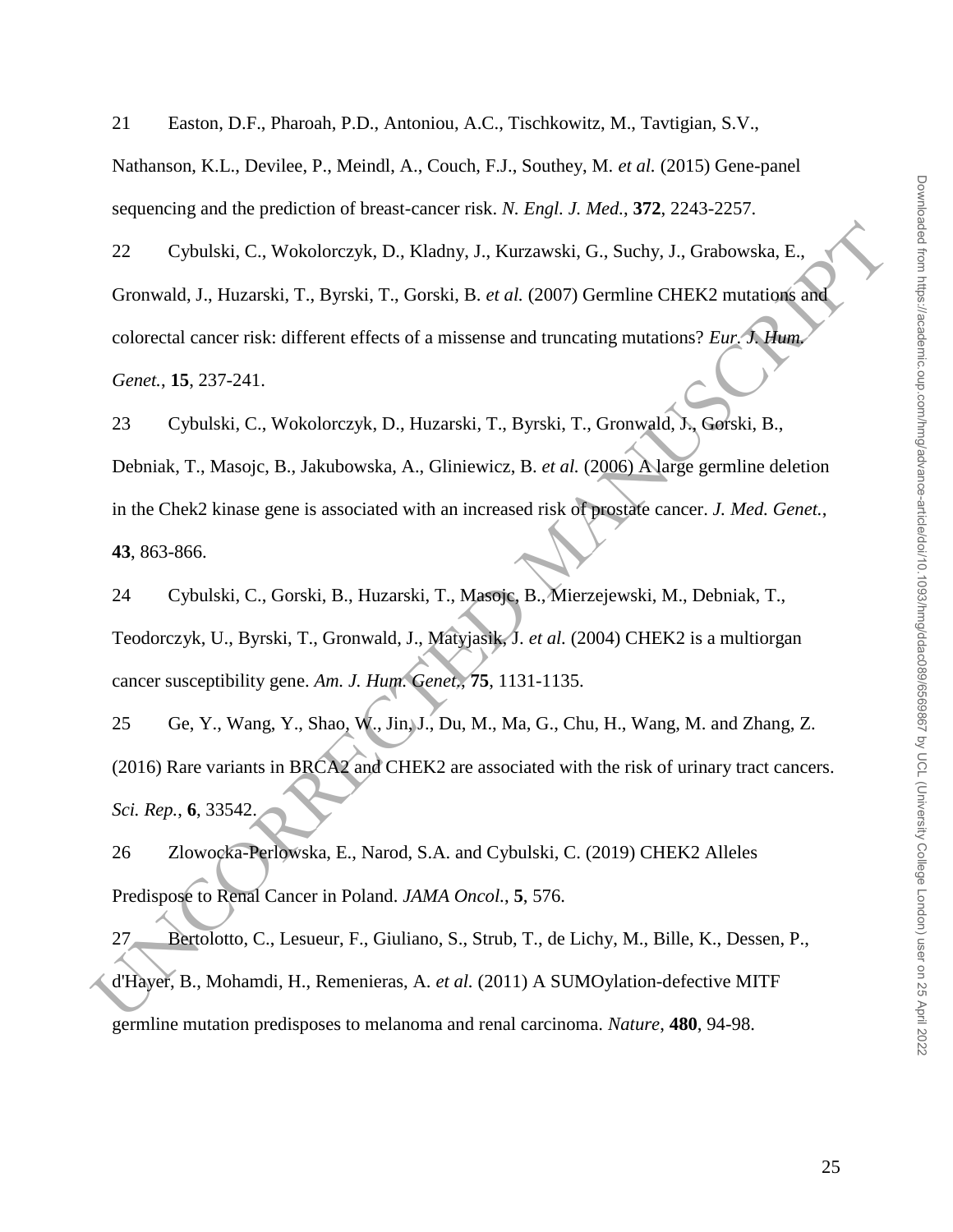28 Yokoyama, S., Woods, S.L., Boyle, G.M., Aoude, L.G., MacGregor, S., Zismann, V.,

Gartside, M., Cust, A.E., Haq, R., Harland, M. *et al.* (2011) A novel recurrent mutation in MITF predisposes to familial and sporadic melanoma. *Nature*, **480**, 99-103.

29 Paillerets, B.B., Lesueur, F. and Bertolotto, C. (2014) A germline oncogenic MITF mutation and tumor susceptibility. *Eur. J. Cell Biol.*, **93**, 71-75.

30 Guhan, S.M., Artomov, M., McCormick, S., Njauw, C., Stratigos, A.J., Shannon, K., Ellisen, L.W. and Tsao, H. (2020) Cancer risks associated with the germline MITF(E318K) variant. *Sci. Rep.*, **10**, 17051.

31 Ricketts, C.J., Forman, J.R., Rattenberry, E., Bradshaw, N., Lalloo, F., Izatt, L., Cole, T.R., Armstrong, R., Kumar, V.K., Morrison, P.J. *et al.* (2010) Tumor risks and genotypephenotype-proteotype analysis in 358 patients with germline mutations in SDHB and SDHD. *Hum. Mutat.*, **31**, 41-51.

32 Ricketts, C., Woodward, E.R., Killick, P., Morris, M.R., Astuti, D., Latif, F. and Maher, E.R. (2008) Germline SDHB mutations and familial renal cell carcinoma. *J. Natl. Cancer Inst.*, **100**, 1260-1262.

29 Paillerets, B.B., I asucur, F. and Bertolotto, C. (2014) A germline oneogenic MITF<br>mutation and tumor susceptibility. *Eur. J. Cell Biol.*, 93, 71-75.<br>
30 Guhan, S.M., Artomov, M., McCormick, S., Njauw, C., Stratigos, 33 Casey, R.T., Warren, A.Y., Martin, J.E., Challis, B.G., Rattenberry, E., Whitworth, J., Andrews, K.A., Roberts, T., Clark, G.R., West, H. *et al.* (2017) Clinical and Molecular Features of Renal and Pheochromocytoma/Paraganglioma Tumor Association Syndrome (RAPTAS): Case Series and Literature Review. *J. Clin. Endocrinol. Metab.*, **102**, 4013-4022.

34 Benn, D.E., Zhu, Y., Andrews, K.A., Wilding, M., Duncan, E.L., Dwight, T., Tothill, R.W., Burgess, J., Crook, A., Gill, A.J. *et al.* (2018) Bayesian approach to determining penetrance of pathogenic SDH variants. *J. Med. Genet.*, **55**, 729-734.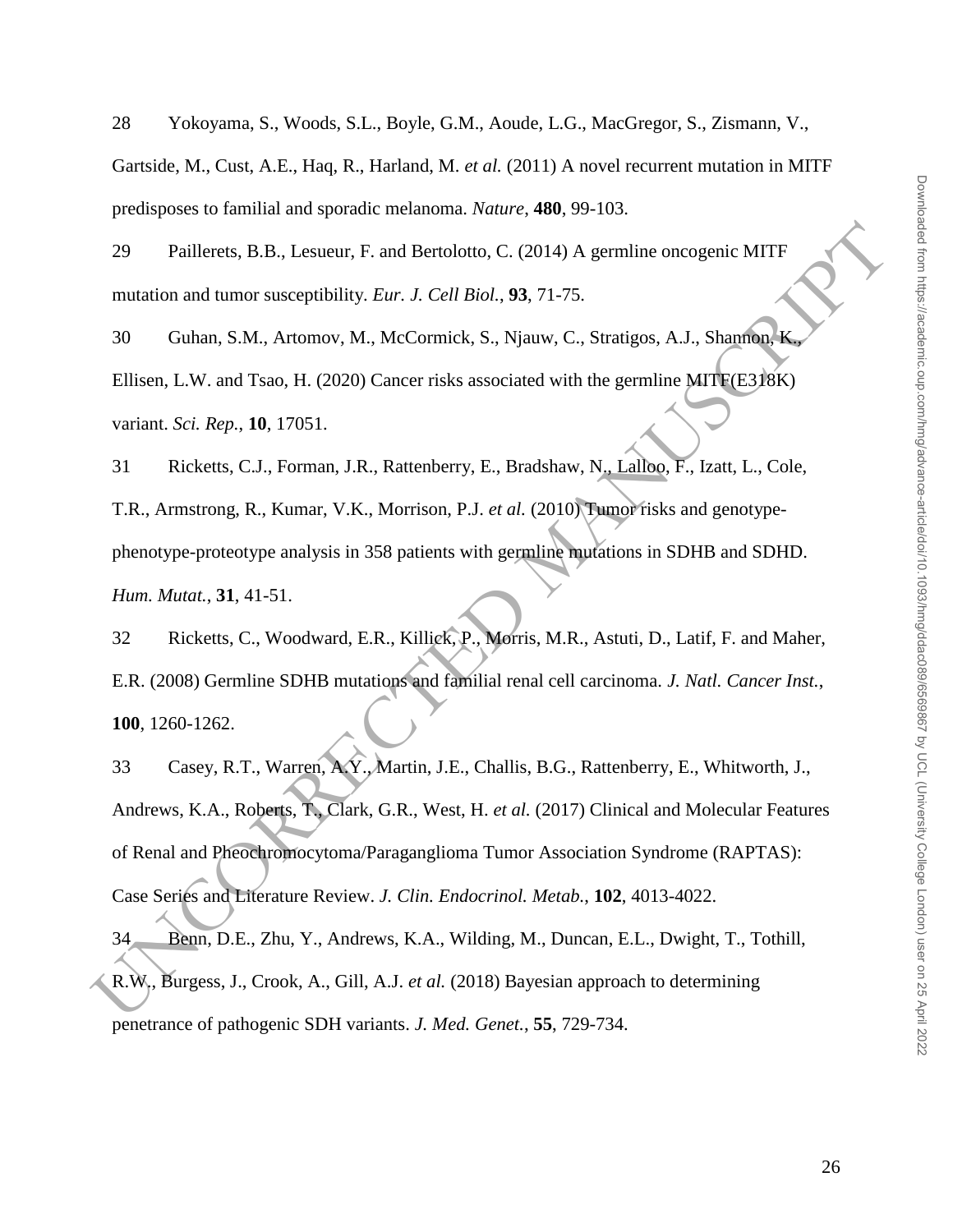35 Wong, M.Y., Andrews, K.A., Challis, B.G., Park, S.M., Acerini, C.L., Maher, E.R. and Casey, R.T. (2019) Clinical Practice Guidance: Surveillance for phaeochromocytoma and paraganglioma in paediatric succinate dehydrogenase gene mutation carriers. *Clin. Endocrinol. (Oxf.)*, **90**, 499-505.

36 Shuch, B., Vourganti, S., Ricketts, C.J., Middleton, L., Peterson, J., Merino, M.J., Metwalli, A.R., Srinivasan, R. and Linehan, W.M. (2014) Defining early-onset kidney cancer: implications for germline and somatic mutation testing and clinical management. *J. Clin. Oncol.*, **32**, 431-437.

37 Reaume, M.N., Graham, G.E., Tomiak, E., Kamel-Reid, S., Jewett, M.A., Bjarnason, G.A., Blais, N., Care, M., Drachenberg, D., Gedye, C. *et al.* (2013) Canadian guideline on genetic screening for hereditary renal cell cancers. *Can. Urol. Assoc. J.*, **7**, 319-323.

38 Bratslavsky, G., Mendhiratta, N., Daneshvar, M., Brugarolas, J., Ball, M.W., Metwalli, A., Nathanson, K.L., Pierorazio, P.M., Boris, R.S., Singer, E.A. *et al.* (2021) Genetic risk assessment for hereditary renal cell carcinoma: Clinical consensus statement. *Cancer*, 127, 3957- 3966.

(Olyf.), 90, 499-505.<br>
Stuch, B., Vourganti, S., Ricketts, C.J., Middleton, L., Peterson, J., Merino, M.J.<br>
Mervalli, A.R., Srinivasan, R. and Linchan, W.M. (2014) Defining early-onser kidage<br>
implications for germline an 39 Hampel, H., Bennett, R.L., Buchanan, A., Pearlman, R., Wiesner, G.L., Guideline Development Group, A.C.o.M.G., Genomics Professional, P., Guidelines, C. and National Society of Genetic Counselors Practice Guidelines, C. (2015) A practice guideline from the American College of Medical Genetics and Genomics and the National Society of Genetic Counselors: referral indications for cancer predisposition assessment. *Genet. Med.*, **17**, 70-87. 40 Taylor, A., Brady, A.F., Frayling, I.M., Hanson, H., Tischkowitz, M., Turnbull, C., Side, L. and Group, U.K.C.G. (2018) Consensus for genes to be included on cancer panel tests offered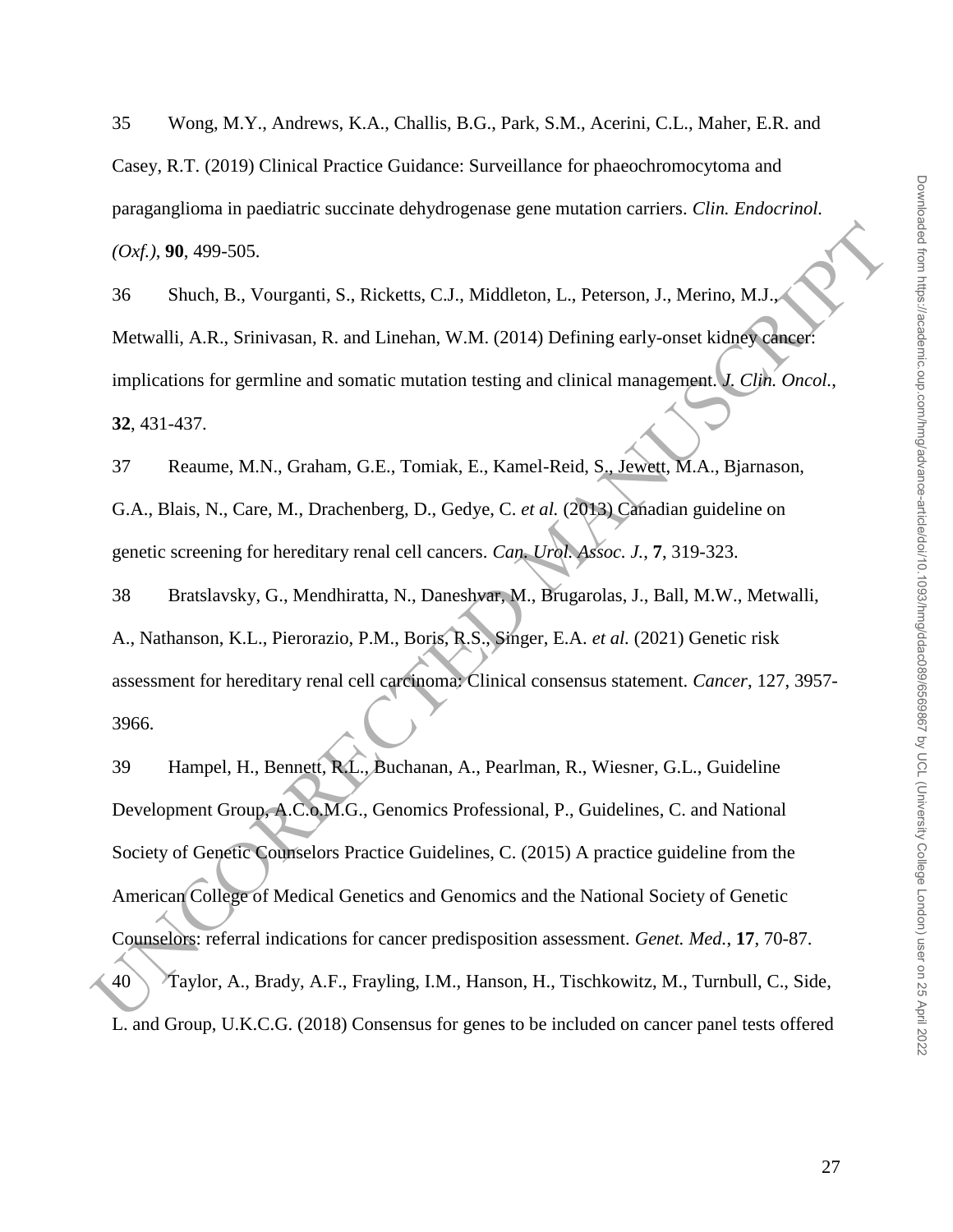by UK genetics services: guidelines of the UK Cancer Genetics Group. *J. Med. Genet.*, **55**, 372- 377.

41 van Nederveen, F.H., Gaal, J., Favier, J., Korpershoek, E., Oldenburg, R.A., de Bruyn,

E.M., Sleddens, H.F., Derkx, P., Riviere, J., Dannenberg, H. *et al.* (2009) An

immunohistochemical procedure to detect patients with paraganglioma and phaeochromocytoma

with germline SDHB, SDHC, or SDHD gene mutations: a retrospective and prospective analysis.

*Lancet Oncol.*, **10**, 764-771.

42 Kim, E., Wright, M.J., Sioson, L., Novos, T., Gill, A.J., Benn, D.E., White, C., Dwight, T. and Clifton-Bligh, R.J. (2017) Utility of the succinate: Fumarate ratio for assessing SDH dysfunction in different tumor types. *Mol. Genet. Metab. Rep.*, **10**, 45-49.

F.M., Sleddens, H.F., Derkx, P., Riviere, J., Damenberg, H. et al. (2009) An<br>
immunohistochemical procedure to detect potients with paragonglionna and phaeochromoaycoma<br>
with germline SDHB, SDHC, or SDHD gene muturions: a 43 Choueiri, T.K., Vaishampayan, U., Rosenberg, J.E., Logan, T.F., Harzstark, A.L., Bukowski, R.M., Rini, B.I., Srinivas, S., Stein, M.N., Adams, L.M. *et al.* (2013) Phase II and biomarker study of the dual MET/VEGFR2 inhibitor foretinib in patients with papillary renal cell carcinoma. *J. Clin. Oncol.*, **31**, 181-186.

44 Tate, J.G., Bamford, S., Jubb, H.C., Sondka, Z., Beare, D.M., Bindal, N., Boutselakis, H., Cole, C.G., Creatore, C., Dawson, E. *et al.* (2019) COSMIC: the Catalogue Of Somatic Mutations In Cancer. *Nucleic Acids Res.*, **47**, D941-D947.

45 Maher, E.R. (2018) Hereditary renal cell carcinoma syndromes: diagnosis, surveillance and management. *World J. Urol.*, **36**, 1891-1898.

46 Howe, K.L., Achuthan, P., Allen, J., Allen, J., Alvarez-Jarreta, J., Amode, M.R., Armean, I.M., Azov, A.G., Bennett, R., Bhai, J. *et al.* (2021) Ensembl 2021. *Nucleic Acids Res.*, **49**, D884-D891.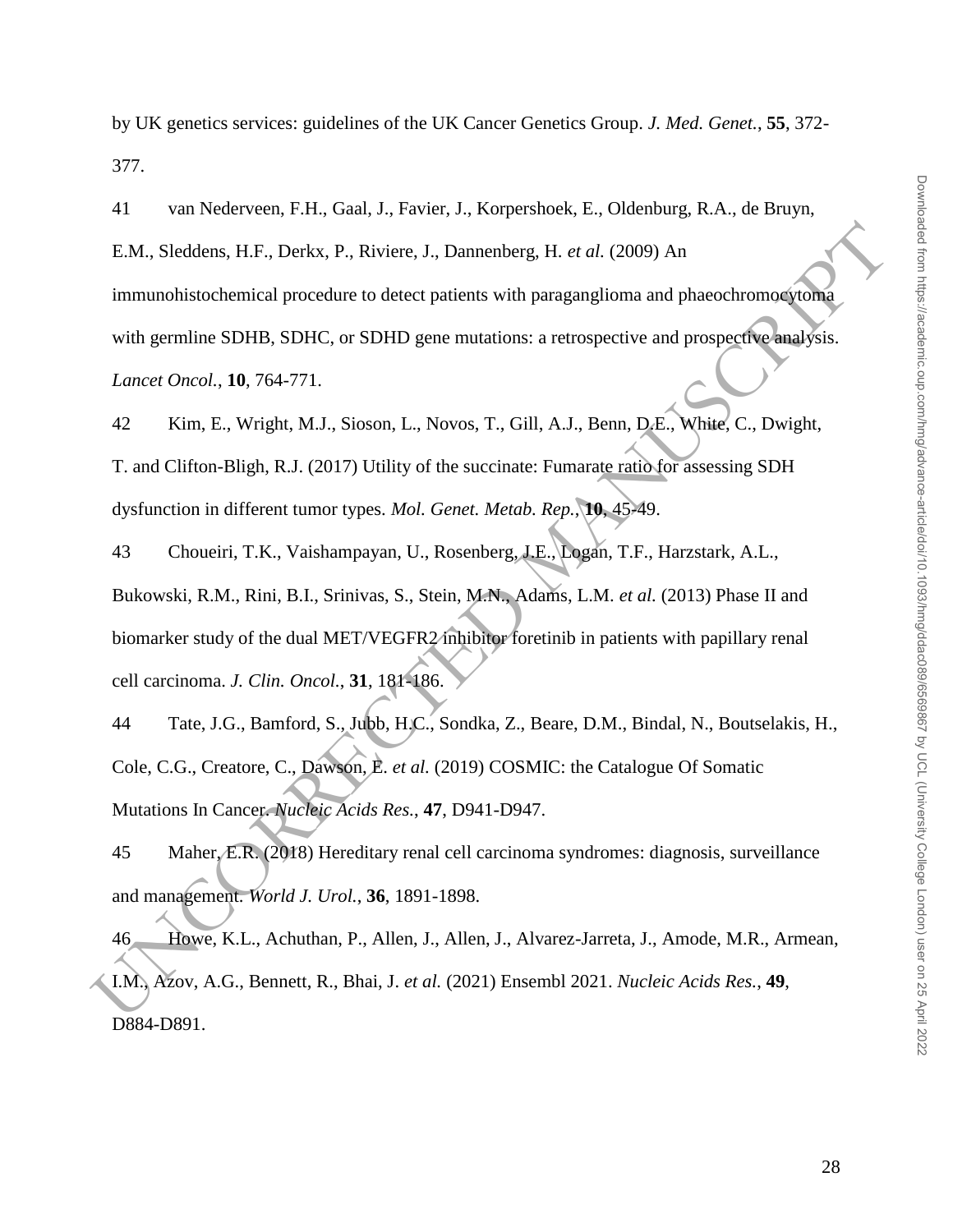47 McLaren, W., Gil, L., Hunt, S.E., Riat, H.S., Ritchie, G.R., Thormann, A., Flicek, P. and Cunningham, F. (2016) The Ensembl Variant Effect Predictor. *Genome Biol.*, **17**, 122.

48 Karczewski, K.J., Francioli, L.C., Tiao, G., Cummings, B.B., Alfoldi, J., Wang, Q.,

Collins, R.L., Laricchia, K.M., Ganna, A., Birnbaum, D.P. *et al.* (2020) The mutational constraint spectrum quantified from variation in 141,456 humans. *Nature*, **581**, 434-443.

49 Richards, S., Aziz, N., Bale, S., Bick, D., Das, S., Gastier-Foster, J., Grody, W.W.,

Collins, R.I., Lariechia, K.M., Ganna, A., Birnbaum, D.P. et al. (2020) The mutational<br>constraint spectrum quantified from variation in 141,456 humans. Notare, 581, 434-443.<br>49 Kichards, S., Aziz, N., Bale, S., Bick, D., Hegde, M., Lyon, E., Spector, E. *et al.* (2015) Standards and guidelines for the interpretation of sequence variants: a joint consensus recommendation of the American College of Medical Genetics and Genomics and the Association for Molecular Pathology. *Genet. Med.*, **17**, 405-424.

50 Consortium, I.T.P.-C.A.o.W.G. (2020) Pan-cancer analysis of whole genomes. *Nature*, **578**, 82-93.

51 Muller M, von Stokkum, MHI. NNLS package: The Lawson-Hanson algorithm for nonnegative least squares (NNLS). In. 1.4 ed; 2015.

52 RStudio Team. *RStudio: Integrated Development for R.* RStudio, PBC, Boston, MA. (2020) URL: *http://www.rstudio.com/.*

53 Yin, T., Cook, D. and Lawrence, M. (2012) ggbio: an R package for extending the grammar of graphics for genomic data. *Genome Biol.*, **13**, R77.

54 Jay, J.J. and Brouwer, C. (2016) Lollipops in the Clinic: Information Dense Mutation Plots for Precision Medicine. *PLoS One*, **11**, e0160519.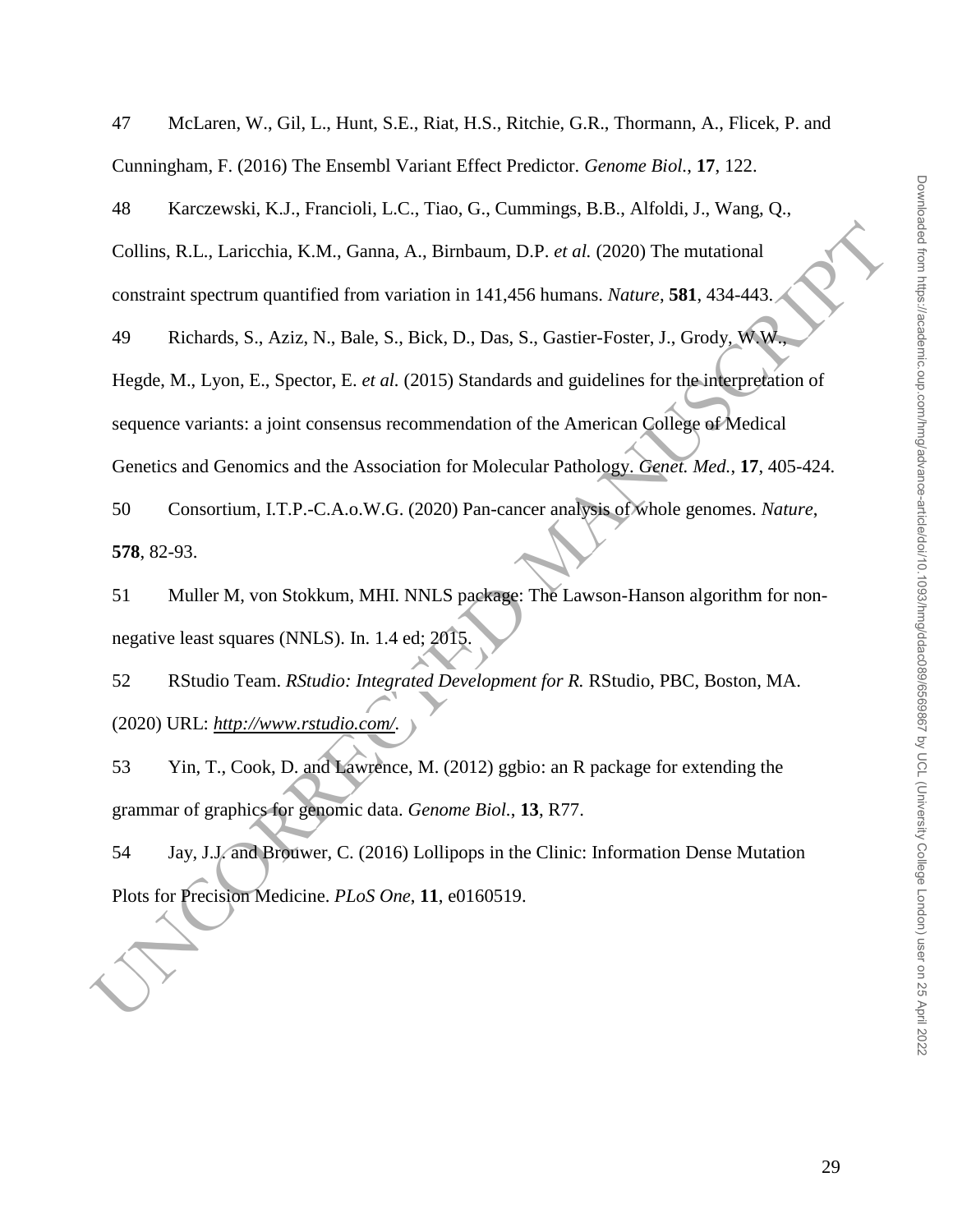# Legends to Figures



Figure 1: Frequency of pathogenic/likely pathogenic (P/LP) variants in cancer susceptibility genes (RCC-CSGs and other CSGs) in RCC participants. The LoF category includes stop gained, stop lost, frameshifts and splicing variants (individually listed in Supplementary Table 1A).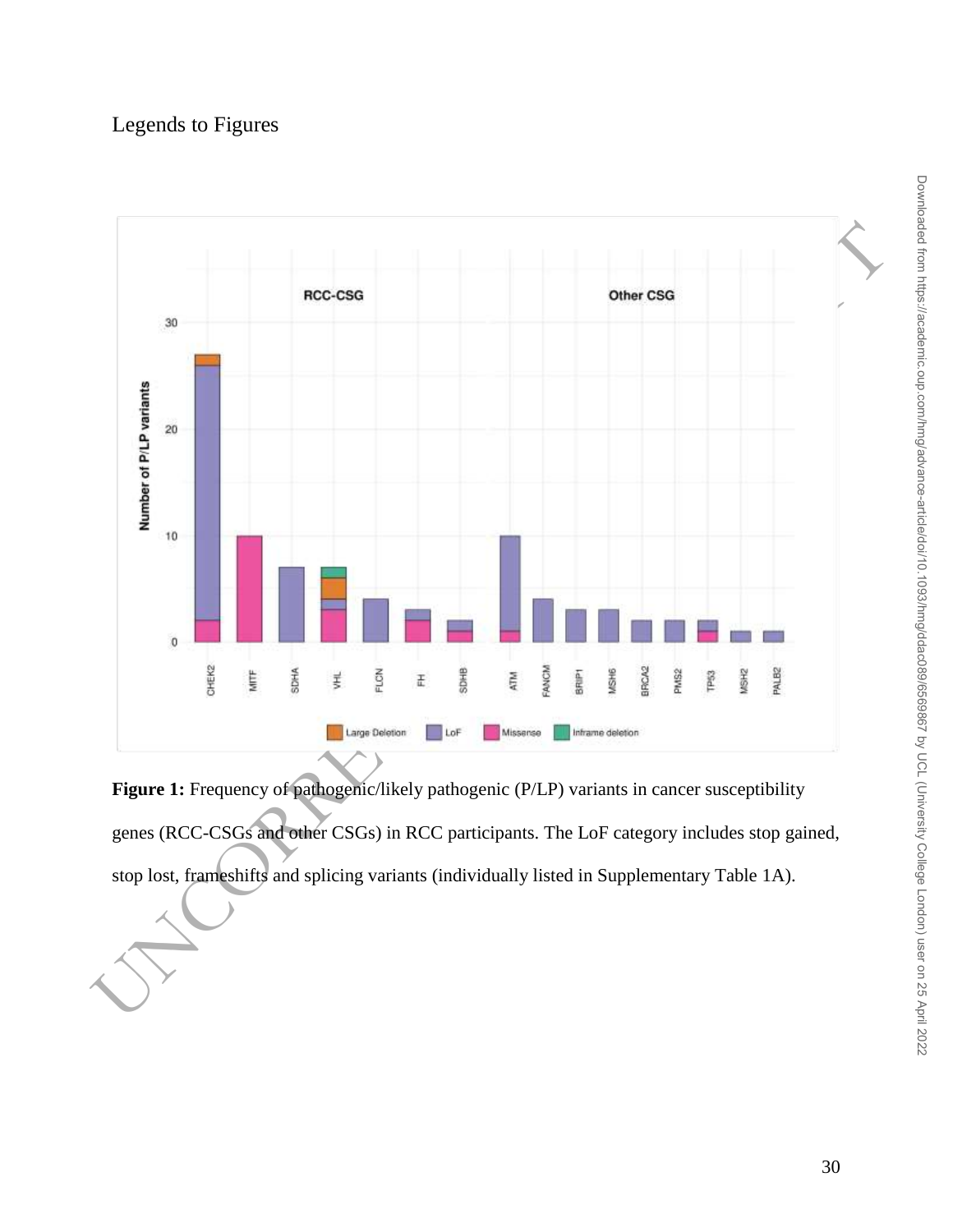

**Figure 2:** Germline deletions identified in RCC-CSGs. A. Two *VHL* gene exons are deleted in two participants. Participant A has a 13kb deletion (chr3:10,135,484-10,148,568, GRCh38) and the breakpoint locations are displayed in red on the MANE select *VHL* transcript (ENST00000256474). Participant B has a 10kb deletion (chr3:10,138,433-10,148,506, GRCh38) with the breakpoints shown in blue (created with Bioconductor's ggbio package (53), with some adaptation). B. A 7.5kb deletion involving *CHEK2* was identified in one participant. The deletion (pink shaded area) takes out part of the protein kinase domain (created with (54)).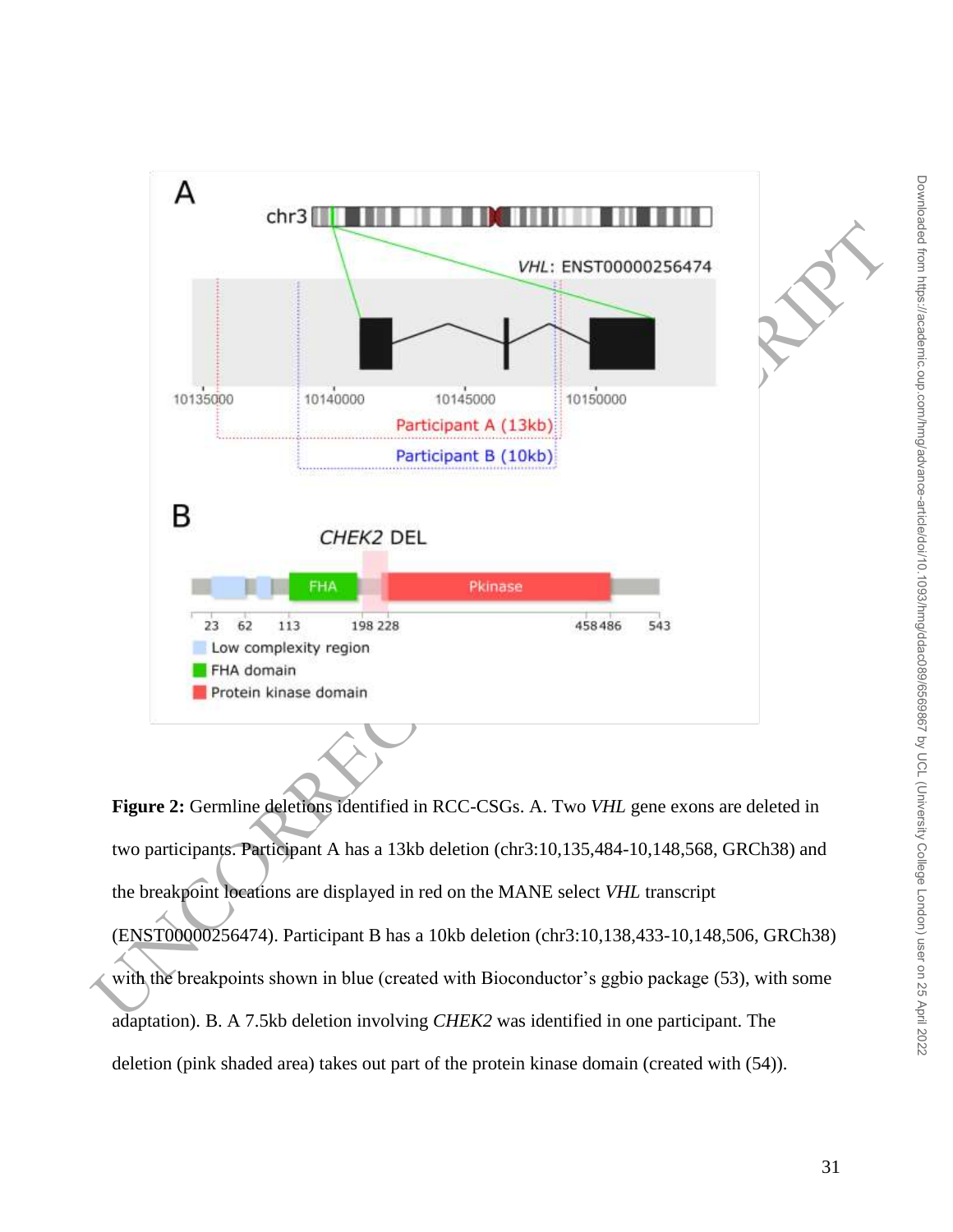



Dotted red line shows the age cut-off (46 years) for offering germline testing in the UK.

# Tables

Table 1: Pathogenic and likely pathogenic variants identified in well-established RCC cancer

| Gene  | HGVSc <sup>1</sup>          | HGVSp <sup>2</sup>                              | No of<br><i>participants</i><br>$($ %) |
|-------|-----------------------------|-------------------------------------------------|----------------------------------------|
| CHEK2 | ENST00000382580.6:c.1229del | ENSP00000372023.2:p.Thr410MetfsTer15   16 (1.2) |                                        |

susceptibility genes (RCC-CSGs) in a cohort of 1,336 RCC participants.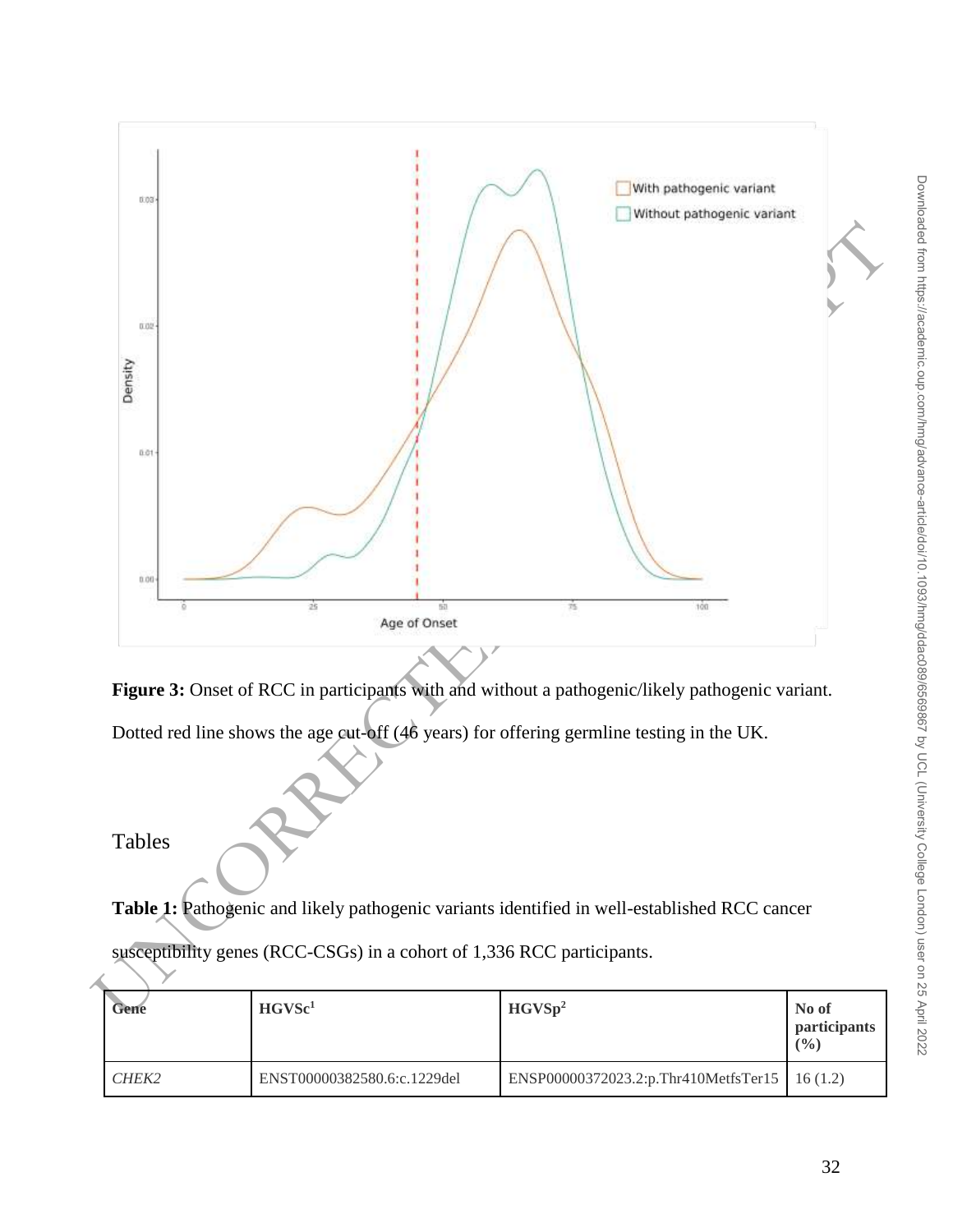| CHEK2       | ENST00000382580.6:c.1392del    | ENSP00000372023.2:p.Ser465ValfsTer15     | 4(0.3)  |
|-------------|--------------------------------|------------------------------------------|---------|
| CHEK2       | ENST00000382580.6:c.478A>G     | ENSP00000372023.2:p.Arg160Gly            | 2(0.1)  |
| CHEK2       | ENST00000382580.6:c.573+1G>A   |                                          | 2(0.1)  |
| CHEK2       | ENST00000382580.6:c.1031del    | ENSP00000372023.2:p.Leu344TrpfsTer3      | 1(0.07) |
| CHEK2       | ENST00000382580.6:c.720del     | ENSP00000372023.2:p.Val241PhefsTer7      | 1(0.07) |
| CHEK2       | 7.5kb del                      |                                          | 1(0.07) |
| <b>MITF</b> | ENST00000448226.7:c.1273G>A    | ENSP00000391803.2:p.Glu318Lys            | 10(0.7) |
| <b>SDHA</b> | ENST00000264932.11:c.91C>T     | ENSP00000264932.6:p.Arg31Ter             | 7(0.5)  |
| <b>VHL</b>  | ENST00000256474.2:c.227_229del | ENSP00000256474.2:p.Phe76del             | 1(0.07) |
| <b>VHL</b>  | ENST00000256474.2:c.233A>G     | ENSP00000256474.2:p.Asn78Ser             | 1(0.07) |
| <b>VHL</b>  | ENST00000256474.2:c.461C>T     | ENSP00000256474.2:p.Pro154Leu            | 1(0.07) |
| <b>VHL</b>  | ENST00000256474.2:c.286C>T     | ENSP00000256474.2:p.Gln96Ter             | 1(0.07) |
| <b>VHL</b>  | ENST00000256474.2:c.551T>C     | ENSP00000256474.2:p.Leu184Pro            | 1(0.07) |
| <b>VHL</b>  | 13kb del                       |                                          | 1(0.07) |
| <b>VHL</b>  | 10kb del                       |                                          | 1(0.07) |
| <b>FLCN</b> | ENST00000285071.9:c.33C>A      | ENSP00000285071.4:p.Cys11Ter             | 1(0.07) |
| <b>FLCN</b> | ENST00000285071.9:c.490del     | ENSP00000285071.4:p.Arg164GlyfsTer13     | 1(0.07) |
| <b>FLCN</b> | ENST00000285071.9:c.890_893del | ENSP00000285071.4:p.Glu297AlafsTer25     | 1(0.07) |
| <b>FLCN</b> | ENST0000028507].9:c.853C>T     | ENSP00000285071.4:p.Gln285Ter            | 1(0.07) |
| $F\!H$      | ENST00000366560.3:c.1127A>C    | ENSP00000355518.3:p.Gln376Pro            | 1(0.07) |
| <b>FH</b>   | ENST00000366560.3:c.431G>T     | ENSP00000355518.3:p.Gly144Val            | 1(0.07) |
| $F\!H$      | ENST00000366560.3:c.413_414del | ENSP00000355518.3:p.Leu138ArgfsTer1<br>7 | 1(0.07) |
| SDHB        | ENST00000375499.7:c.72+1G>T    |                                          | 1(0.07) |
| <b>SDHB</b> | ENST00000375499.7:c.600G>T     | ENSP00000364649.3:p.Trp200Cys            | 1(0.07) |

<sup>1</sup> HGVSc: Human Genome Variation Society coding sequence name

<sup>2</sup> HGVSp: Human Genome Variation Society protein sequence name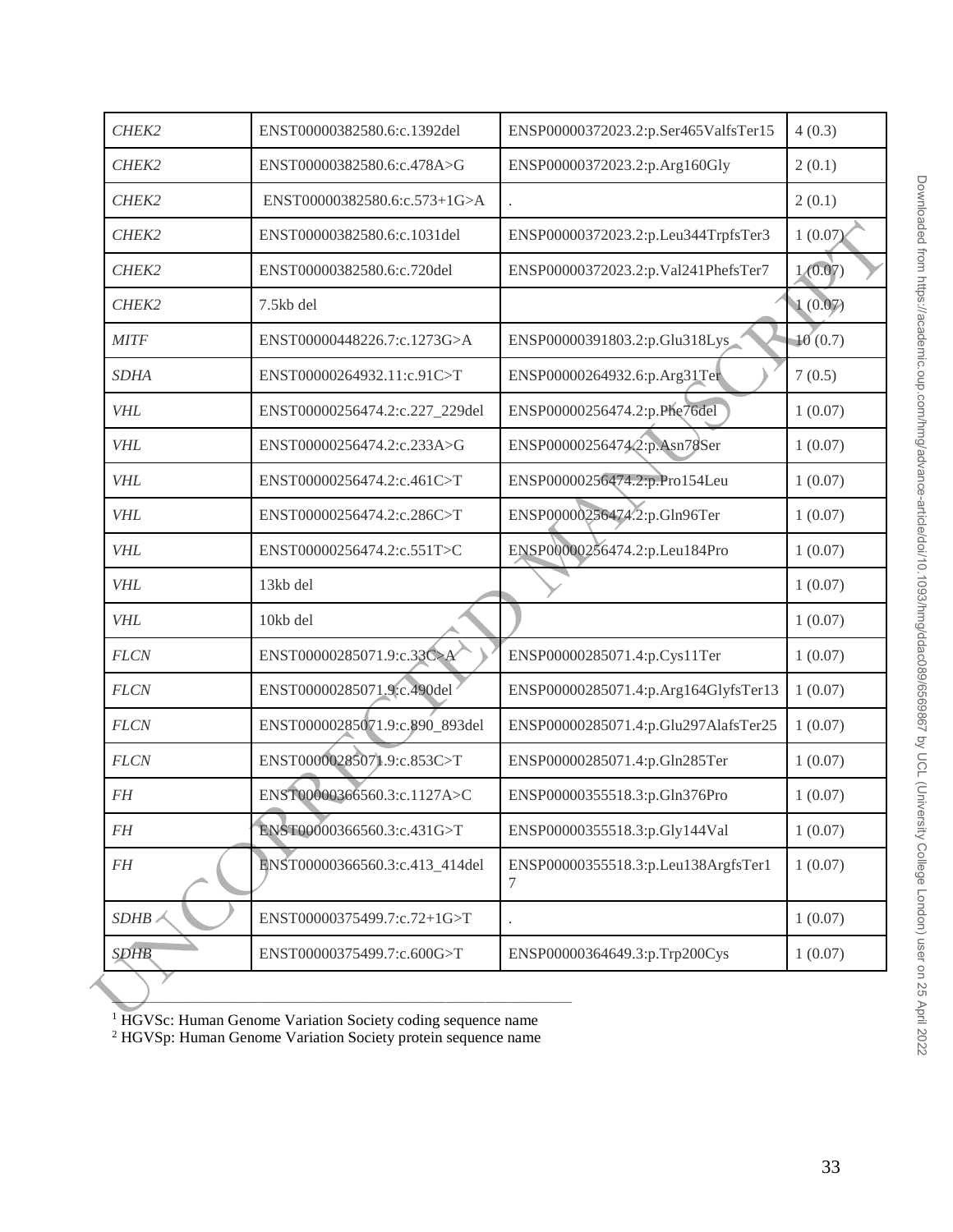# Table 2: Pathogenic and likely pathogenic germline variants identified in other cancer

| susceptibility genes (other CSGs) in a cohort of 1,336 RCC participants. |  |  |  |
|--------------------------------------------------------------------------|--|--|--|
|                                                                          |  |  |  |

| Gene              | HGVSc <sup>1</sup>                          | HGVSp <sup>2</sup>                    | No of<br>participants (%) |
|-------------------|---------------------------------------------|---------------------------------------|---------------------------|
| <b>ATM</b>        | ENST00000278616.8:c.1339C>T                 | ENSP00000278616.4:p.Arg447Ter         | 2(0.1)                    |
| <b>ATM</b>        | ENST00000278616.8:c.964_968<br>del          | ENSP00000278616.4:p.Glu322LysfsTer6   | 1(0.07)                   |
| <b>ATM</b>        | ENST00000278616.8:c.1442T>G                 | ENSP00000278616.4:p.Leu481Ter         | (0.07)                    |
| <b>ATM</b>        | ENST00000278616.8:c.1782del                 | ENSP00000278616.4:p.Val595CysfsTer19  | 1(0.07)                   |
| <b>ATM</b>        | ENST00000278616.8:c.2466+1G<br>>A           |                                       | 1(0.07)                   |
| <b>ATM</b>        | ENST00000278616.8:c.3451A>T                 | ENSP00000278616.4:p.Lys1151Ter        | 1(0.07)                   |
| <b>ATM</b>        | ENST00000278616.8:c.8147T>C                 | ENSP00000278616.4:p.Val2716Ala        | 1(0.07)                   |
| <b>ATM</b>        | ENST00000278616.8:c.652C>T                  | ENSP00000278616.4:p.Gln218Ter         | 1(0.07)                   |
| <b>ATM</b>        | ENST00000278616.8:c.742C>T                  | ENSP00000278616.4:p.Arg248Ter         | 1(0.07)                   |
| <b>FANCM</b>      | ENST00000267430.10:c.5101C><br>T            | ENSP00000267430.5:p.Gln1701Ter        | 2(0.07)                   |
| <b>FANCM</b>      | ENST00000267430.10:c.1972C><br>T            | ENSP00000267430.5:p.Arg658Ter         | 1(0.07)                   |
| <b>FANCM</b>      | ENST00000267430.10:e.3235_3<br>238del       | ENSP00000267430.5:p.Leu1080ValfsTer14 | 1(0.07)                   |
| <b>BRIP1</b>      | ENST00000259008.6:c.3401del                 | ENSP00000259008.2:p.Pro1134LeufsTer16 | 1(0.07)                   |
| <b>BRIP1</b>      | ENST00000259008.6:c.2992_29<br>95del        | ENSP00000259008.2:p.Lys998GlufsTer60  | 1(0.07)                   |
| <b>BRIP1</b>      | ENST00000259008.6:c.2392C>T                 | ENSP00000259008.2:p.Arg798Ter         | 1(0.07)                   |
| MSH <sub>6</sub>  | ENST00000234420.9:c.3261del                 | ENSP00000234420.4:p.Phe1088SerfsTer2  | 1(0.07)                   |
| MSH <sub>6</sub>  | ENST00000234420.9:c.3259_32<br>$60$ ins $T$ | ENSP00000234420.4:p.Pro1087LeufsTer6  | 1(0.07)                   |
| MSH <sub>6</sub>  | ENST00000234420.9:c.3562_35<br>63del        | ENSP00000234420.4:p.Ser1188TyrfsTer5  | 1(0.07)                   |
| BRCA <sub>2</sub> | ENST00000380152.7:c.9253dup                 | ENSP00000369497.3:p.Thr3085AsnfsTer26 | 1(0.07)                   |
| <b>BRCA2</b>      | ENST00000380152.7:c.4876_48<br>77del        | ENSP00000369497.3:p.Asn1626SerfsTer12 | 1(0.07)                   |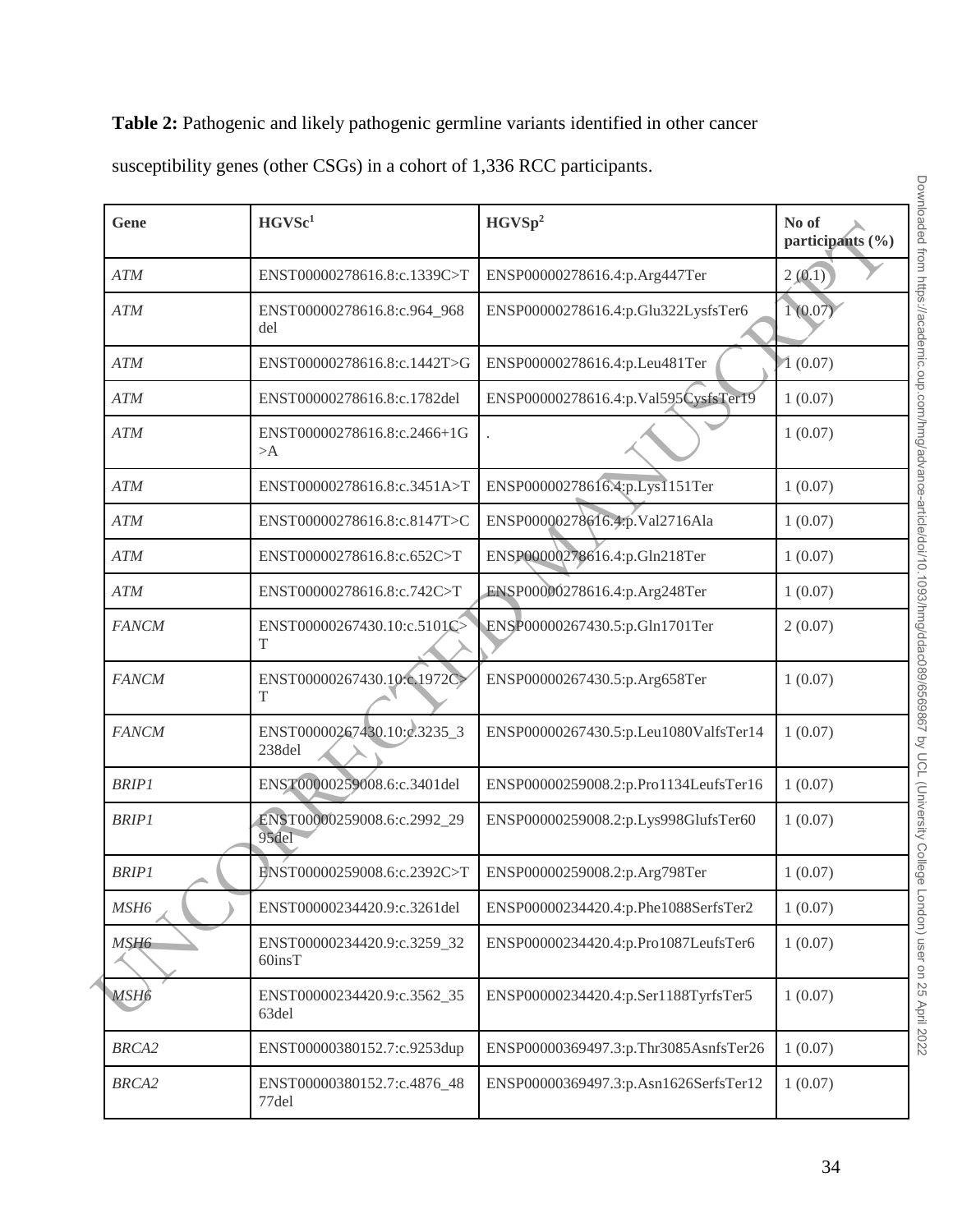| PMS <sub>2</sub>  | ENST00000265849.12:c.1A>G               | ENSP00000265849.7:p.Met1?            | 1(0.07) |
|-------------------|-----------------------------------------|--------------------------------------|---------|
| PMS <sub>2</sub>  | ENST00000265849.12:c.1778del            | ENSP00000265849.7:p.Lys593SerfsTer2  | 1(0.07) |
| <i>TP53</i>       | ENST00000269305.8:c.655C>T              | ENSP00000269305.4:p.Pro219Ser        | 1(0.07) |
| <i>TP53</i>       | ENST00000269305.8:c.586C>T              | ENSP00000269305.4:p.Arg196Ter        | 1(0.07) |
| MSH2              | ENST00000233146.6:c.942_942<br>$+2$ del | ENSP00000233146.2:p.Val265_Gln314del | 1(0.07) |
| PALB <sub>2</sub> | ENST00000261584.8:c.3113G><br>A         | ENSP00000261584.4:p.Trp1038Ter       | (0.07)  |

# Table 3: Characteristics of 1,336 participants with RCC.

| <b>TP53</b>                                                                                                                                                                                                     | ENST00000269305.8:c.586C>T             |                        | ENSP00000269305.4:p.Arg196Ter                 |               | 1(0.07)        |
|-----------------------------------------------------------------------------------------------------------------------------------------------------------------------------------------------------------------|----------------------------------------|------------------------|-----------------------------------------------|---------------|----------------|
| MSH <sub>2</sub>                                                                                                                                                                                                | ENST00000233146.6:c.942_942<br>$+2del$ |                        | ENSP00000233146.2:p.Val265_Gln314del          |               | 1(0.07)        |
| PALB2                                                                                                                                                                                                           | ENST00000261584.8:c.3113G><br>A        |                        | ENSP00000261584.4:p.Trp1038Ter                |               | 1(0.07)        |
| <sup>1</sup> HGVSc: Human Genome Variation Society coding sequence name<br><sup>2</sup> HGVSp: Human Genome Variation Society protein sequence name<br>Table 3: Characteristics of 1,336 participants with RCC. |                                        |                        |                                               |               |                |
| <b>Participants with RCC</b>                                                                                                                                                                                    |                                        |                        |                                               | $N = 1,336$   | $\frac{0}{0}$  |
| Age (years)                                                                                                                                                                                                     |                                        | Mean (range)           |                                               | $61.3(13-88)$ |                |
| <b>Sex</b>                                                                                                                                                                                                      |                                        |                        |                                               |               |                |
|                                                                                                                                                                                                                 |                                        | Male                   |                                               | 854           | 63.9           |
|                                                                                                                                                                                                                 |                                        | Female <sup></sup>     |                                               | 482           | 36.1           |
| <b>Ethnicity (PCA based)</b>                                                                                                                                                                                    |                                        |                        |                                               |               |                |
|                                                                                                                                                                                                                 |                                        |                        | Predominantly European ancestries             | 1184          | 89             |
|                                                                                                                                                                                                                 |                                        |                        | Predominantly South and East Asian ancestries | 53            | $\overline{4}$ |
|                                                                                                                                                                                                                 |                                        |                        | Predominantly African ancestries              | 27            | 2              |
|                                                                                                                                                                                                                 |                                        | Other                  |                                               | 72            | 5              |
| <b>Ethnicity (self-reported)</b>                                                                                                                                                                                |                                        |                        |                                               |               |                |
|                                                                                                                                                                                                                 |                                        | White British          |                                               | 937           | 70.1           |
|                                                                                                                                                                                                                 |                                        | Other white background |                                               | 67            | 5.0            |
|                                                                                                                                                                                                                 |                                        | Asian)                 | Asian (Indian, Pakistani, Bangladeshi, Other  | 38            | 2.8            |
|                                                                                                                                                                                                                 |                                        |                        |                                               |               |                |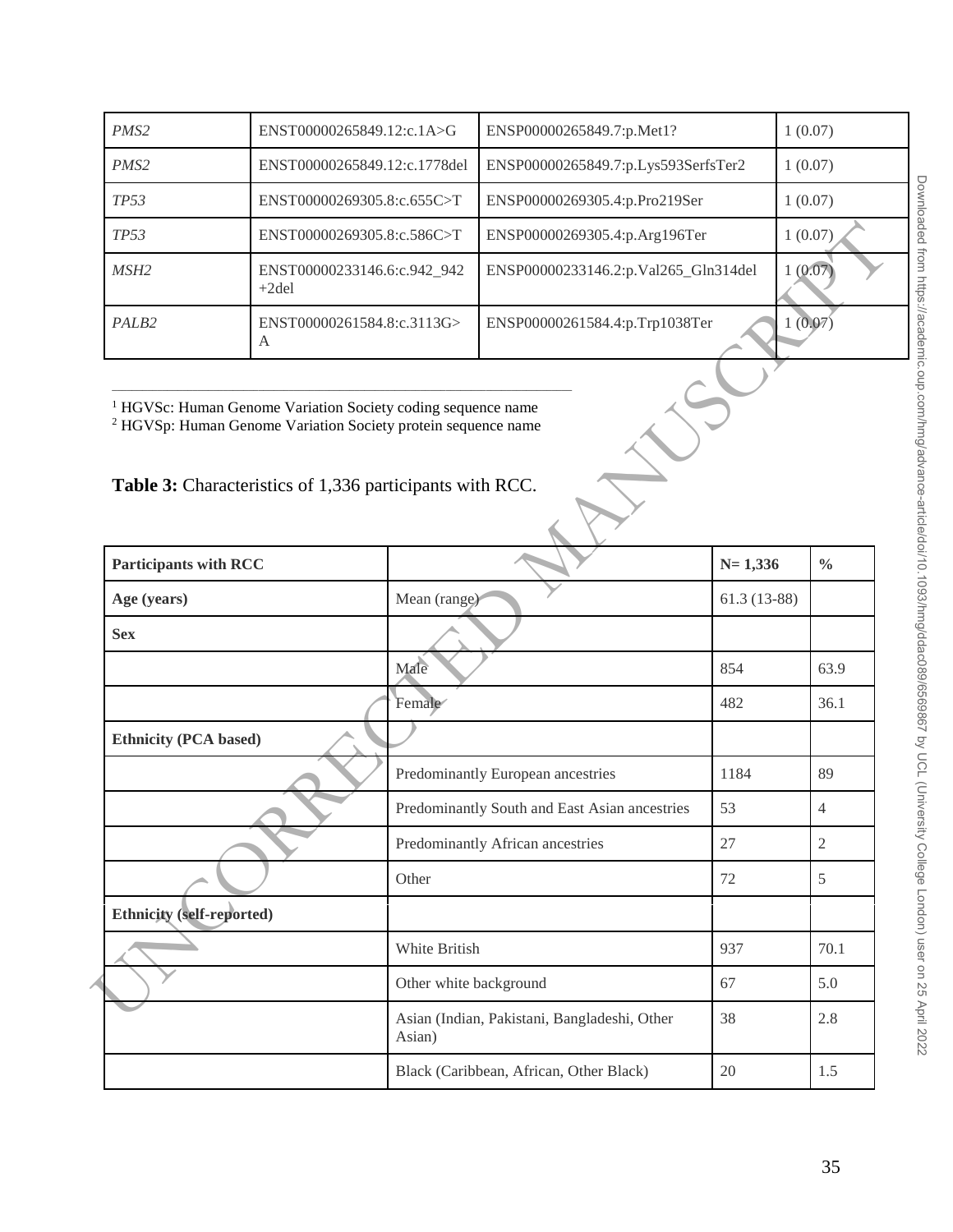|                                  | Mixed background          | 7           | 0.5     |
|----------------------------------|---------------------------|-------------|---------|
|                                  | Other Ethnic group        | 20          | 1.5     |
|                                  | Not stated                | 175         | 13.1    |
|                                  | Not Available             | $72\,$      | 5.4     |
| <b>Number of RCC tumours</b>     |                           |             |         |
|                                  | $1\,$                     | 1287        | 76,3    |
|                                  | $\geq$ 2                  | 48.         | 3.6     |
| Personal history of other cancer |                           |             |         |
|                                  | $\boldsymbol{0}$          | 1090        | 81.6    |
|                                  | $\mathbf{1}$              | 197         | 14.7    |
|                                  | $\overline{2}$            | 36          | 2.7     |
|                                  | $\geq$ 3                  | 13          | $1.0\,$ |
| Histology*                       |                           | $N = 1388*$ |         |
|                                  | Clear cell                | 939         | 67.7    |
|                                  | Non clear cell            | 237         | 17.0    |
|                                  |                           |             |         |
|                                  | Unspecified RCC histology | 149         | 10.7    |
|                                  | Not available             | 61          | 4.4     |
|                                  | Uncertain malignancy      | $< 5*$      | 0.1     |
| <b>Tumour stage</b>              |                           | $N = 1388*$ |         |
|                                  | $\,1$                     | 553         | 39.9    |
|                                  | $\sqrt{2}$                | 123         | 8.9     |
|                                  | $\mathfrak{Z}$            | 420         | 30.3    |
|                                  | $\overline{4}$            | 116         | 8.4     |
|                                  | Unclassified              | $<$ 5       | 0.1     |

\* Histology and Stage numbers shown are for RCC tumours overall in our cohort, as there were 48 participants with ≥2 RCC tumours.

PCA= Principal component analysis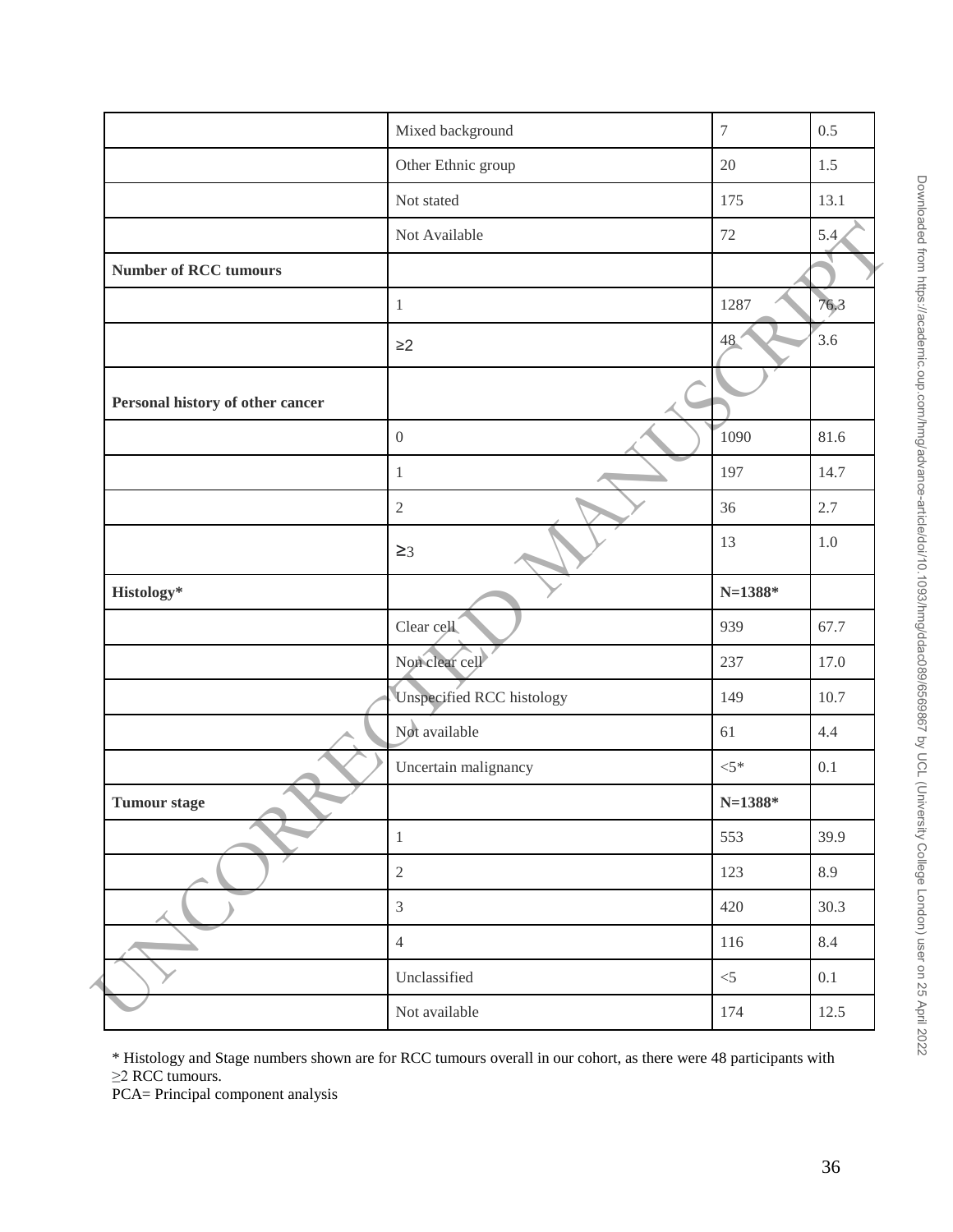# **Abbreviations**

|               | 100,000 Genomes Project                                                                                        |
|---------------|----------------------------------------------------------------------------------------------------------------|
| <b>ACGS</b>   | <b>Association for Clinical Genomic Science</b>                                                                |
| <b>ACMG</b>   | American College of Medical Genetics and Genomics                                                              |
| adj           | Adjusted                                                                                                       |
| AMP           | <b>Association for Molecular Pathology</b>                                                                     |
| B             | Benign                                                                                                         |
|               |                                                                                                                |
|               | Birt-Hogg-Dubé                                                                                                 |
|               | Chromophobe renal cell carcinoma                                                                               |
|               | Catalogue of Somatic Mutations in Cancer                                                                       |
|               | Clear cell renal cell carcinoma                                                                                |
| <b>CSG</b>    | Cancer susceptibility gene                                                                                     |
| <b>FDR</b>    | False discovery rate                                                                                           |
| <b>GeCIPs</b> | Genomics England Clinical Interpretation Partnerships                                                          |
| <b>GEL</b>    | Genomics England                                                                                               |
| ClinGen       | <b>Clinical Genome Resource</b>                                                                                |
| gnomAD        | The Genome Aggregation Database                                                                                |
| gnomAD AF     | Maximum minor allele frequency (MAF) across all populations in gnomAD                                          |
| gVCF          | Aggregate multi sample VCF                                                                                     |
| <b>HLRCC</b>  | Hereditary leiomyomatosis and renal cell cancer syndrome                                                       |
| <b>HWE</b>    | Hardy-Weinberg Equilibrium                                                                                     |
| <b>INDEL</b>  | Insertion/deletion/ranging from 1 to 10 000 base pairs                                                         |
| LB            | Likely benign                                                                                                  |
| LoF           | Loss of function                                                                                               |
| LP            | Likely pathogenic                                                                                              |
| <b>MMR</b>    | Mismatch repair                                                                                                |
| <b>NCRAS</b>  | National Cancer Registration and Analysis Service                                                              |
| non-ccRCC     | Non clear renal cell carcinoma                                                                                 |
|               | Cancer susceptibility genes not yet reported to predispose to renal cell                                       |
|               | carcinoma                                                                                                      |
|               | Pathogenic                                                                                                     |
|               | P-value                                                                                                        |
|               | Principal components analysis                                                                                  |
| <b>PHTS</b>   | PTEN hamartoma tumour syndrome                                                                                 |
| <b>PPGL</b>   | Phaeochromocytoma and paragangliomas                                                                           |
| pRCC          | Papillary renal cell carcinoma                                                                                 |
|               | 100KGP<br><b>BHD</b><br>syndrome<br>chRCC<br>Cosmic<br>ccRCC<br>Other CSG<br>P<br>$\overline{P}$<br><b>PCA</b> |